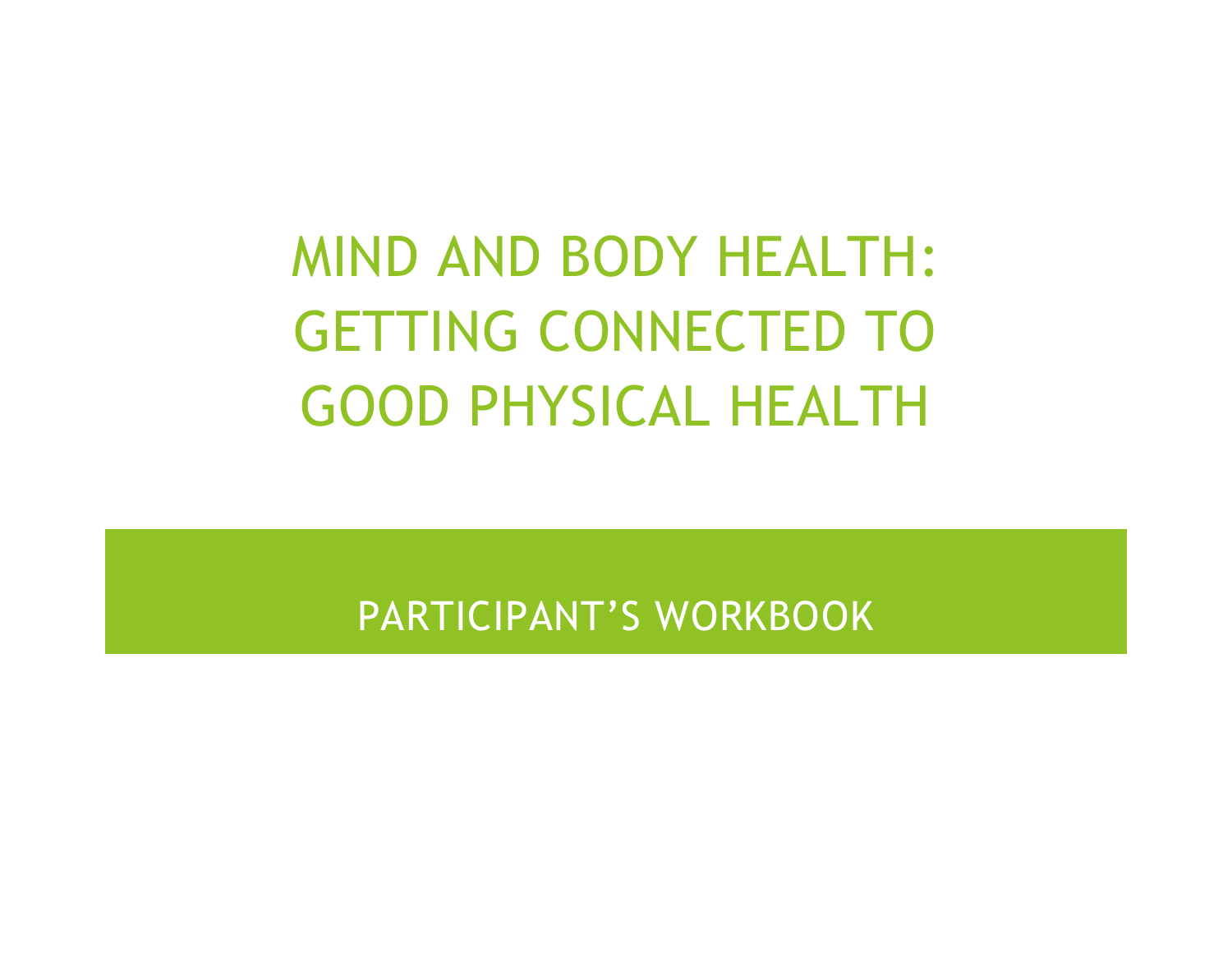Welcome to Mind and Body Health: Getting Connected to Good Physical Health. This workbook is a place to keep your thoughts and plans for ways that you can take a hand in planning for and receiving good healthcare services and supporting our lives of recovery. It can be difficult to get healthcare sometimes because it can be difficult to find service providers; it can be difficult to find service providers you like and work well with and it can be difficult to know what and how to ask your health related questions. Our group will be focusing on the ways that our health and our minds and our bodies work together and work against each other when we are trying to be healthy. We invite you to explore your thoughts and feelings about your health, to imagine what you would like this part of your life to be like and to work with your fellow group members to think about and begin a plan to make your imagined future happen. Having that imagined future is an important part of recovery and our physical health plays a big part in our being able to meet our hopes and goals. We all have ways we can feel healthier and we all have ways we can set up our lives to get what we need. Good Luck and Be Well!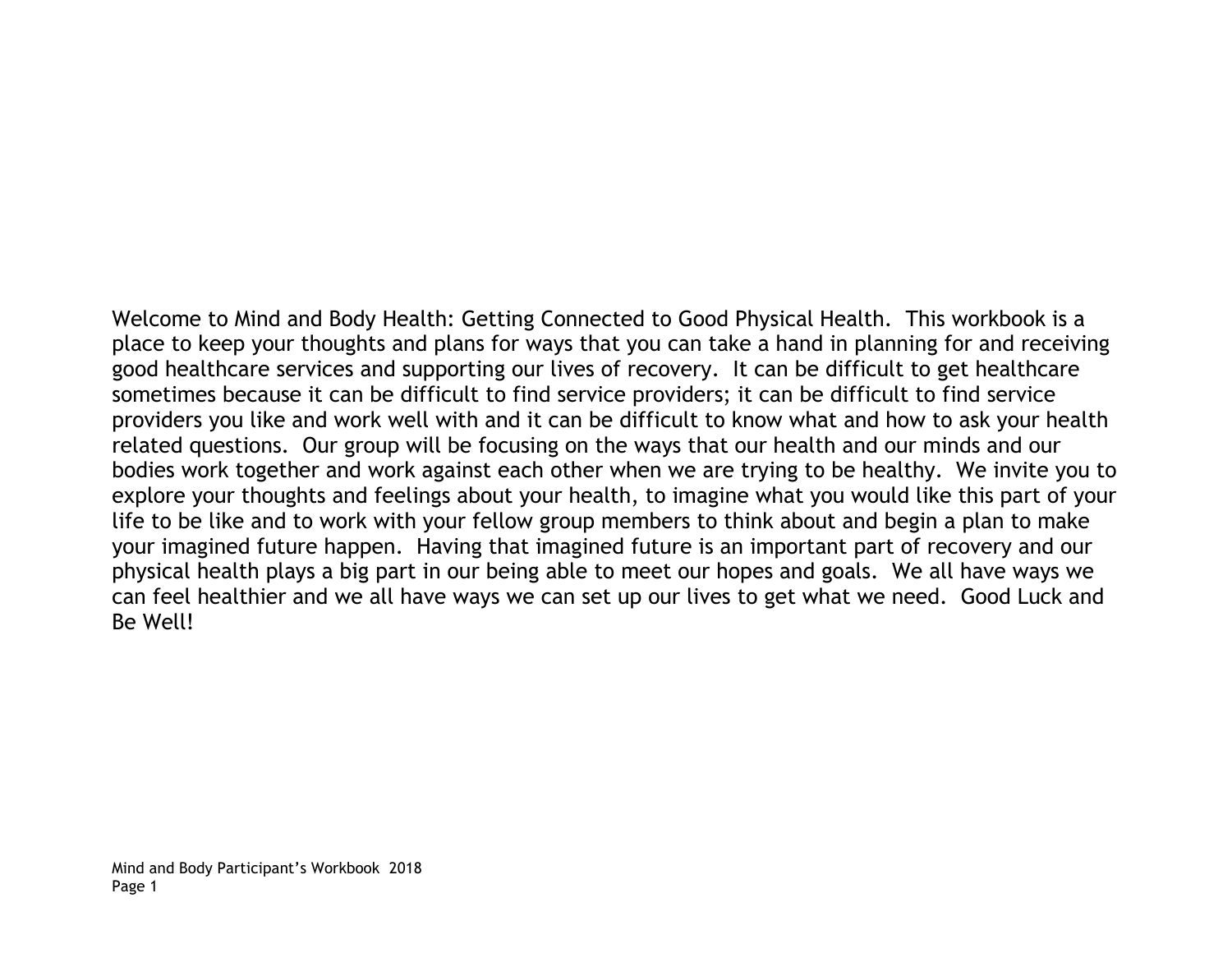# **Measure how you are feeling at this time**



When using this tool you might answer a question by saying: "I am feeling pretty worried about this question so I think I am probably Orange today." Or "I think I know how to do this and I feel pretty confident I will be able to do it. I guess I am pretty Blue today."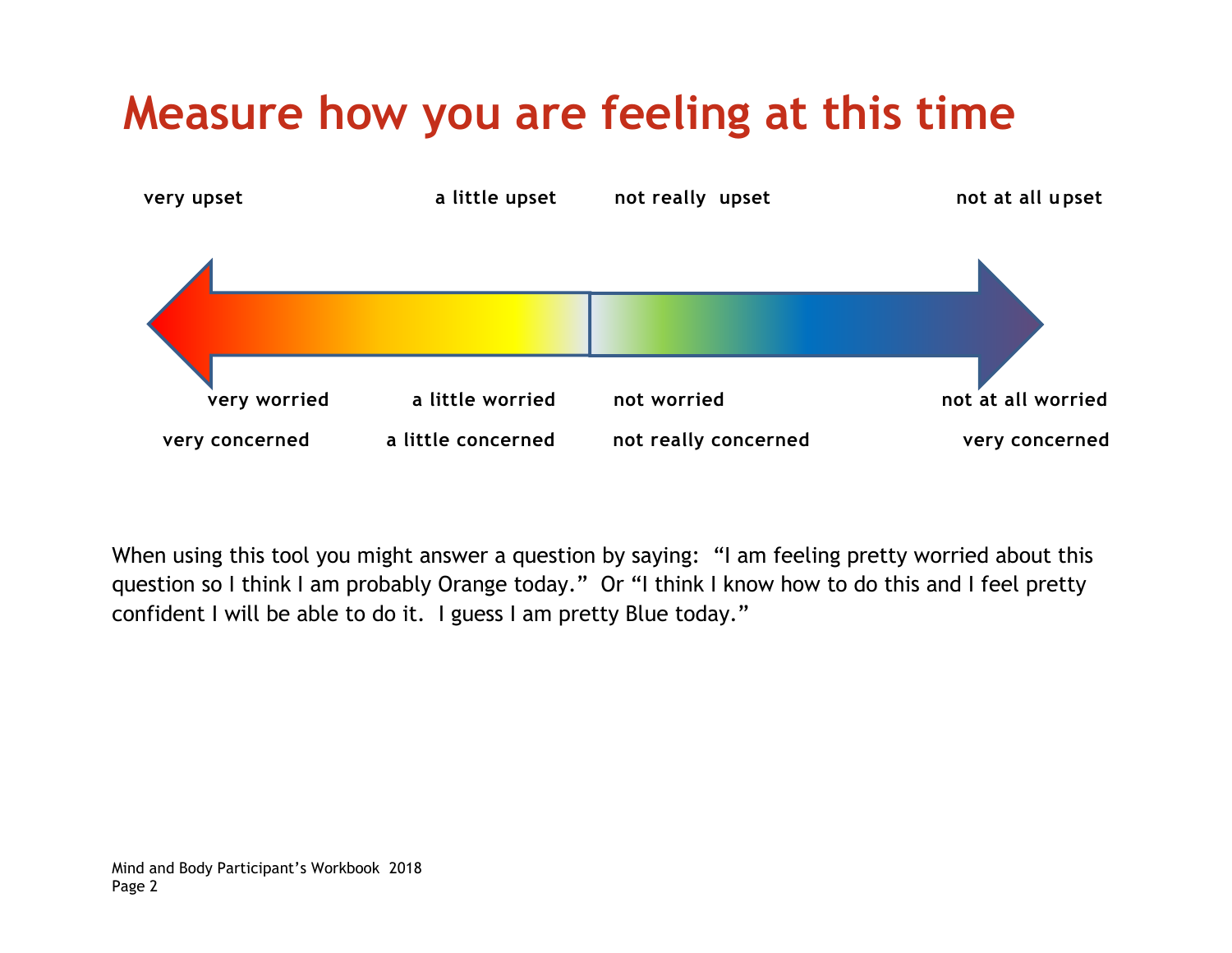# SECTION ONE: ACCESS TO CARE AND PROVIDERS

There can be a lot of challenges in finding and choosing healthcare providers. We deal with insurance or benefits programs; we have primary doctors and specialists and we may have people who help us to access our care. All of this may be topics that you may want to work on to learn the skill for accessing care or for talking with your doctors. In the charts below you will see statements that may reflect how you feel about each subject. If you see a statement that you have questions about or want to explore more closely make note of it here in the workbook. You may want to make a clear statement to yourself such as "I want to know how to do this." Or "I could use some practice in doing this so that I can have the care I want. You will be doing several sections like this. As we begin in Section One the goal is to identify areas that we may have questions or concerns about our health and our recovery. You shouldn't limit yourself to questions that you know the answers for already or concerns that you know how to resolve. The Workbook is designed to help answer questions and concerns in Section Three and plan for change in Section Four.

| <b>STATEMENTS</b><br>Does this describe you? What do you think is<br>important in this section?                        | How do I know this? / What is<br>the answer? | Is this an area to consider in<br>Section 4? What would you like<br>to explore or make different? |
|------------------------------------------------------------------------------------------------------------------------|----------------------------------------------|---------------------------------------------------------------------------------------------------|
| <b>I FEEL LIKE I HAVE GOOD</b><br><b>HEALTH CARE NOW.</b><br>My last check-up I was healthy.<br>I feel good most days. |                                              |                                                                                                   |
| Most days I don't have physical<br>health complaints.                                                                  |                                              |                                                                                                   |
| Most days I don't worry about<br>being healthy.                                                                        |                                              |                                                                                                   |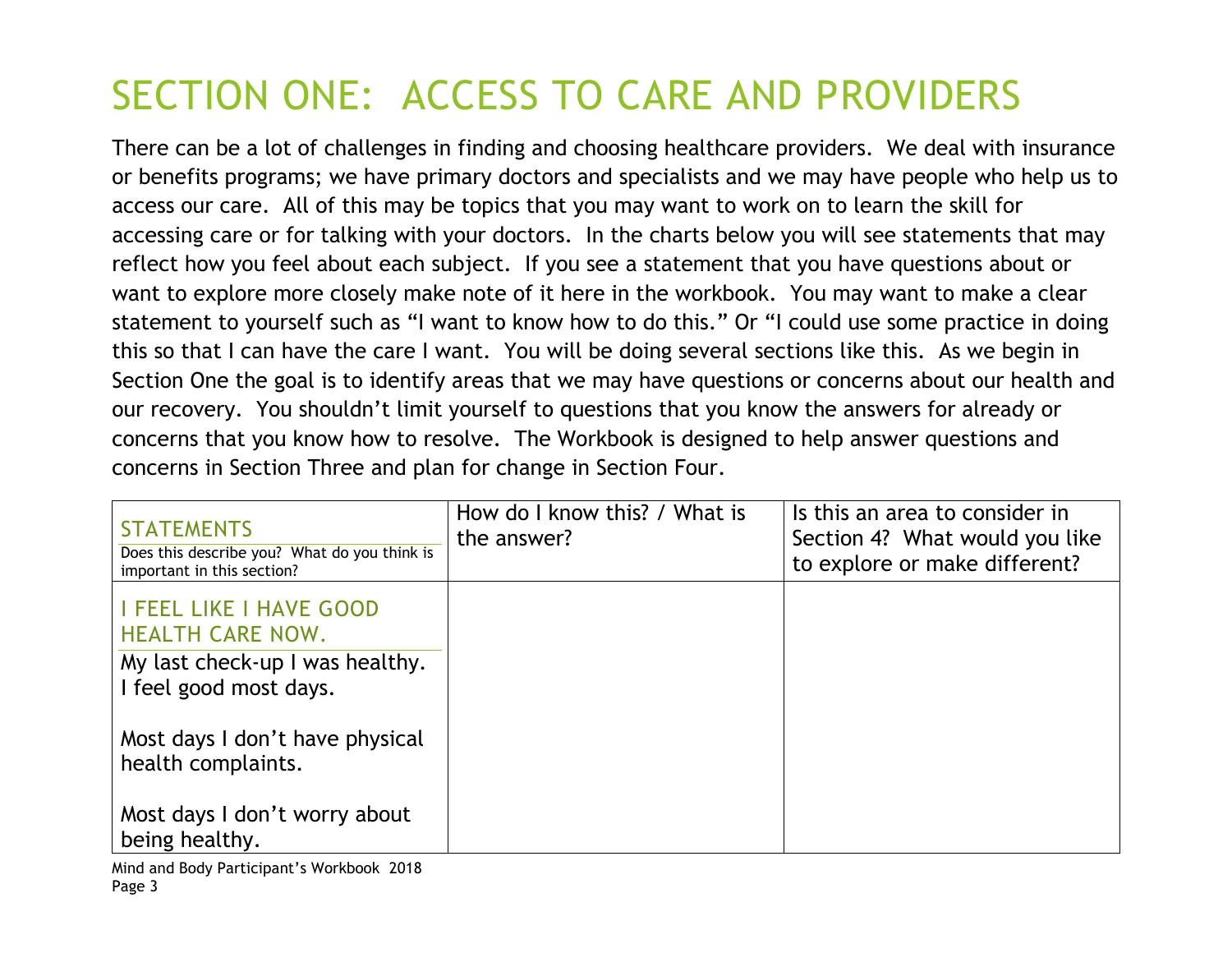| I have a healthy lifestyle<br>because I eat well and exercise.      |  |
|---------------------------------------------------------------------|--|
| I have people in my life who<br>support my health.                  |  |
| <b>I HAVE INSURANCE / SUPPORT</b><br>TO OBTAIN HEALTH CARE.         |  |
| My medical care is covered by<br>insurance or a benefit program.    |  |
| My medical care insurance has<br>enough coverage for my health.     |  |
| I know who to talk to about<br>accessing healthcare.                |  |
| I know the phone number<br>/website for my insurance or<br>benefit. |  |
| I get and can read my<br>explanation of benefits notices.           |  |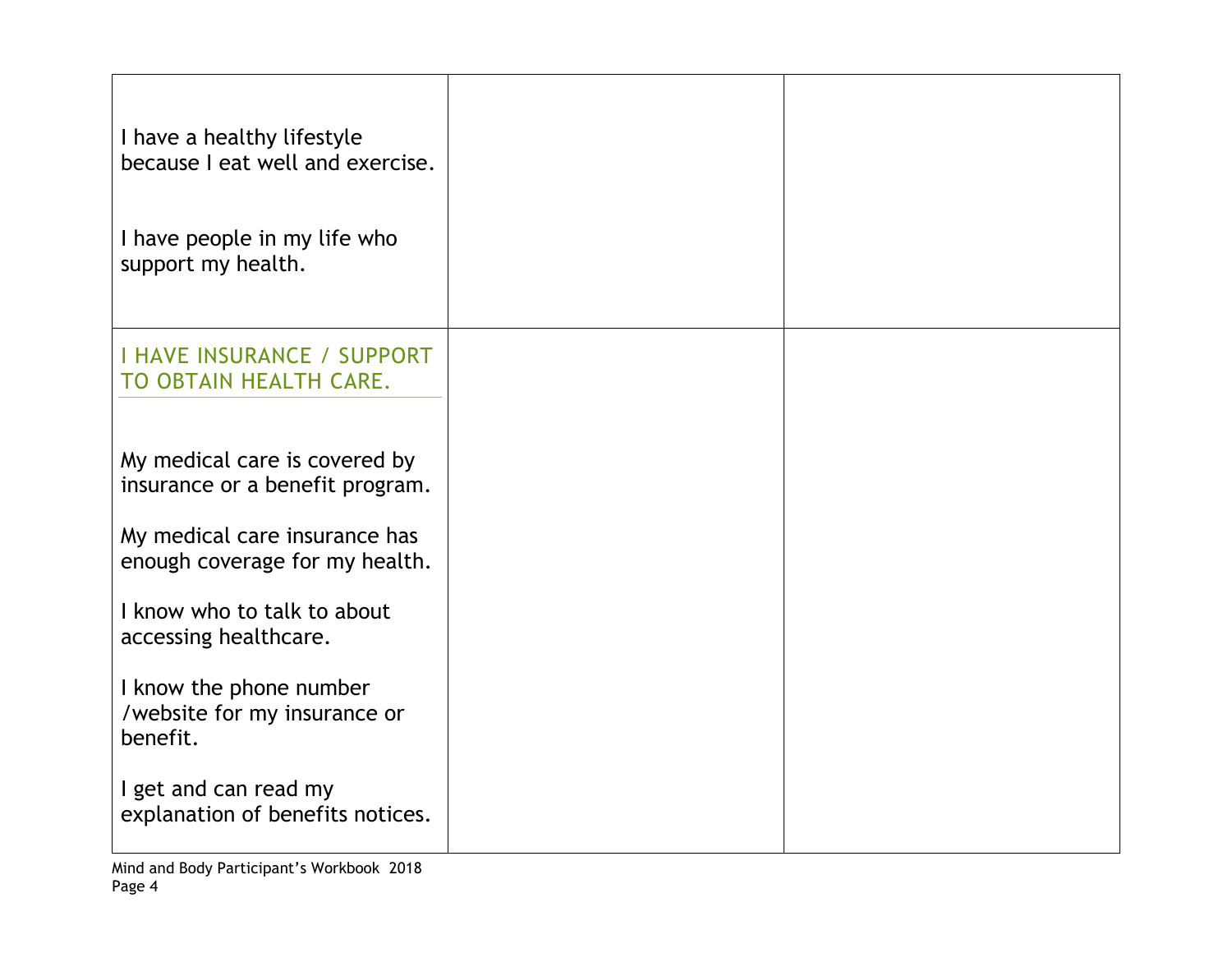| I know what my insurance<br>covers and doesn't.<br>I know who to ask about my<br>insurance or insurance needs.<br>I have people in my life who are<br>able to and willing to help me<br>with this topic. |  |
|----------------------------------------------------------------------------------------------------------------------------------------------------------------------------------------------------------|--|
| <b>MY INSURANCE IS CURRENTLY</b><br><b>ACTIVE AND I KNOW HOW TO</b><br><b>ACCESS IT.</b><br>I know when my<br>insurance/benefit renews.                                                                  |  |
| I know when I can make changes<br>to my insurance plan each year.<br>I know how my insurance gets<br>paid (contribution, covered by                                                                      |  |
| entitlement/benefit).<br>I know my deductibles.<br>I can call my agent / go on my<br>insurance website / call<br>customer service for my                                                                 |  |
| insurance.                                                                                                                                                                                               |  |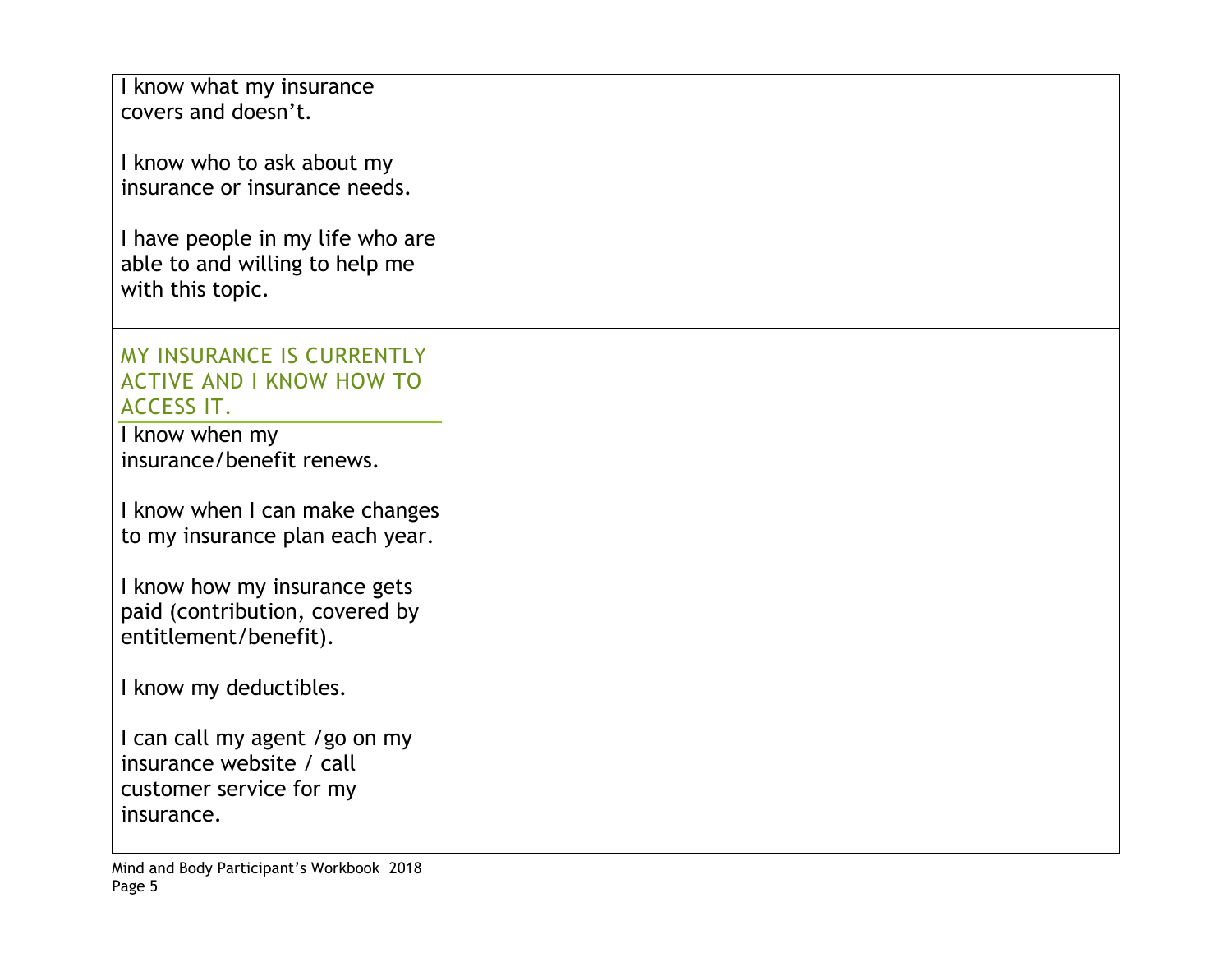| I know questions I want to ask<br>about insurance.                                                                        |  |
|---------------------------------------------------------------------------------------------------------------------------|--|
| <b>I HAVE A PRIMARY CARE</b><br>DOCTOR.                                                                                   |  |
| I know my doctor's name.                                                                                                  |  |
| I know my doctor's office<br>address/addresses.                                                                           |  |
| I know my primary doctor's area<br>of practice (Internal<br>Medicine/General<br>Practitioner/Family Medicine<br>$etc.$ ). |  |
| I know my doctor's diagnosis of<br>my health conditions.                                                                  |  |
| I know what my doctor is<br>following on me for my health.                                                                |  |
| My Primary Doctor respects me<br>and gives me good care.                                                                  |  |
| <b>I HAVE SPECIALTY CARE</b><br><b>DOCTORS FOR THE CARE I</b><br>THINK THAT I NEED.                                       |  |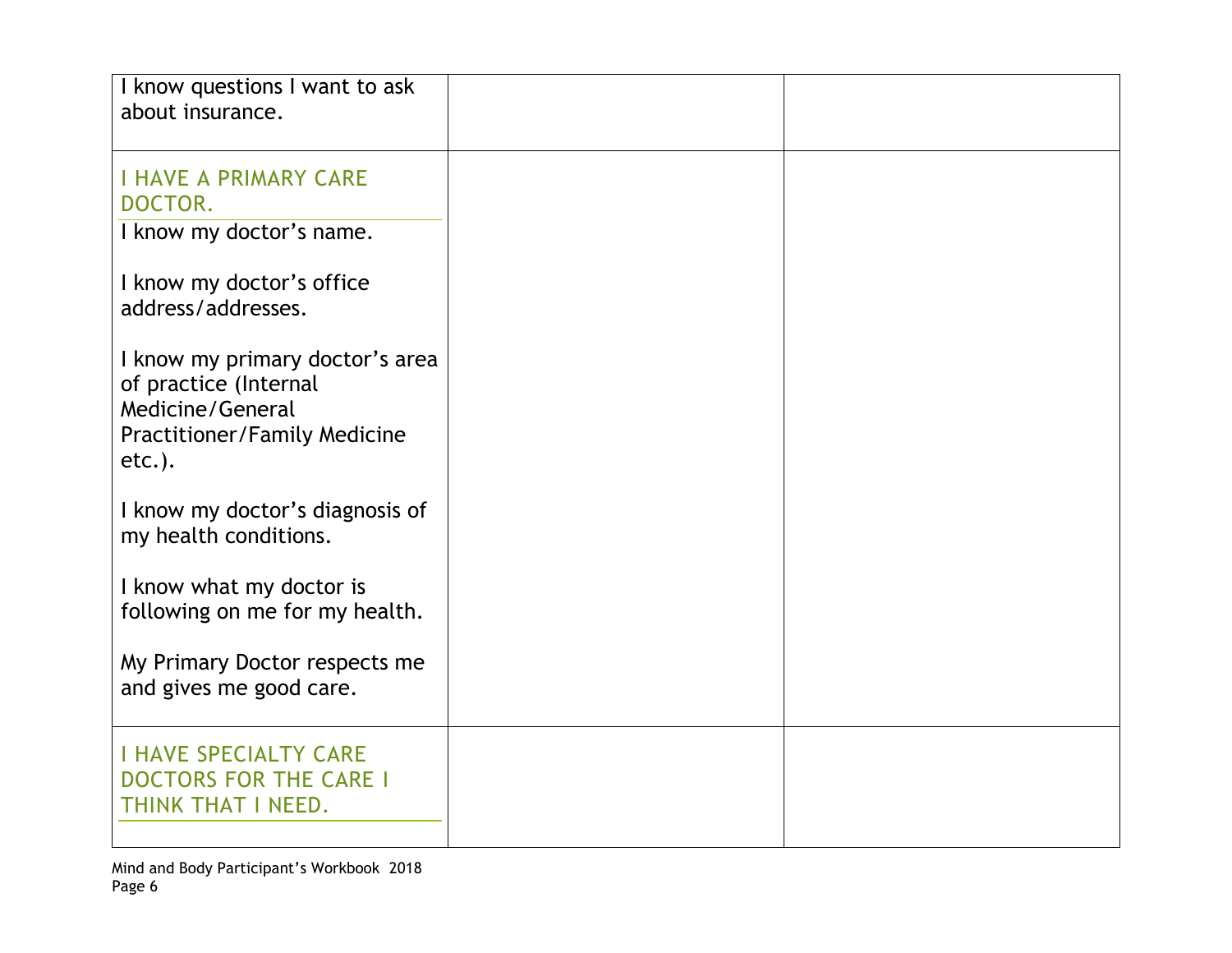| I have medical diagnoses that                                    |  |
|------------------------------------------------------------------|--|
| are not being treated by my                                      |  |
| primary doctor.                                                  |  |
|                                                                  |  |
|                                                                  |  |
| I can name my specialty care                                     |  |
| doctor.                                                          |  |
|                                                                  |  |
| I know the address of the                                        |  |
| specialty care doctor's office or                                |  |
| clinic.                                                          |  |
|                                                                  |  |
| I can discuss with my specialty<br>doctor what my primary doctor |  |
| has been treating me for (and                                    |  |
| the other way around).                                           |  |
|                                                                  |  |
| I know that my doctors                                           |  |
| communicate about my                                             |  |
| treatment and I feel good about                                  |  |
| that.                                                            |  |
|                                                                  |  |
| My specialty doctor treats me                                    |  |
| with respect and gives good                                      |  |
| care.                                                            |  |
|                                                                  |  |
| <b>I HAVE A HEALTH NAVIGATOR</b>                                 |  |
| OR OTHER PROVIDER WHO                                            |  |
| HELPS COORDINATE MY CARE.                                        |  |
|                                                                  |  |
|                                                                  |  |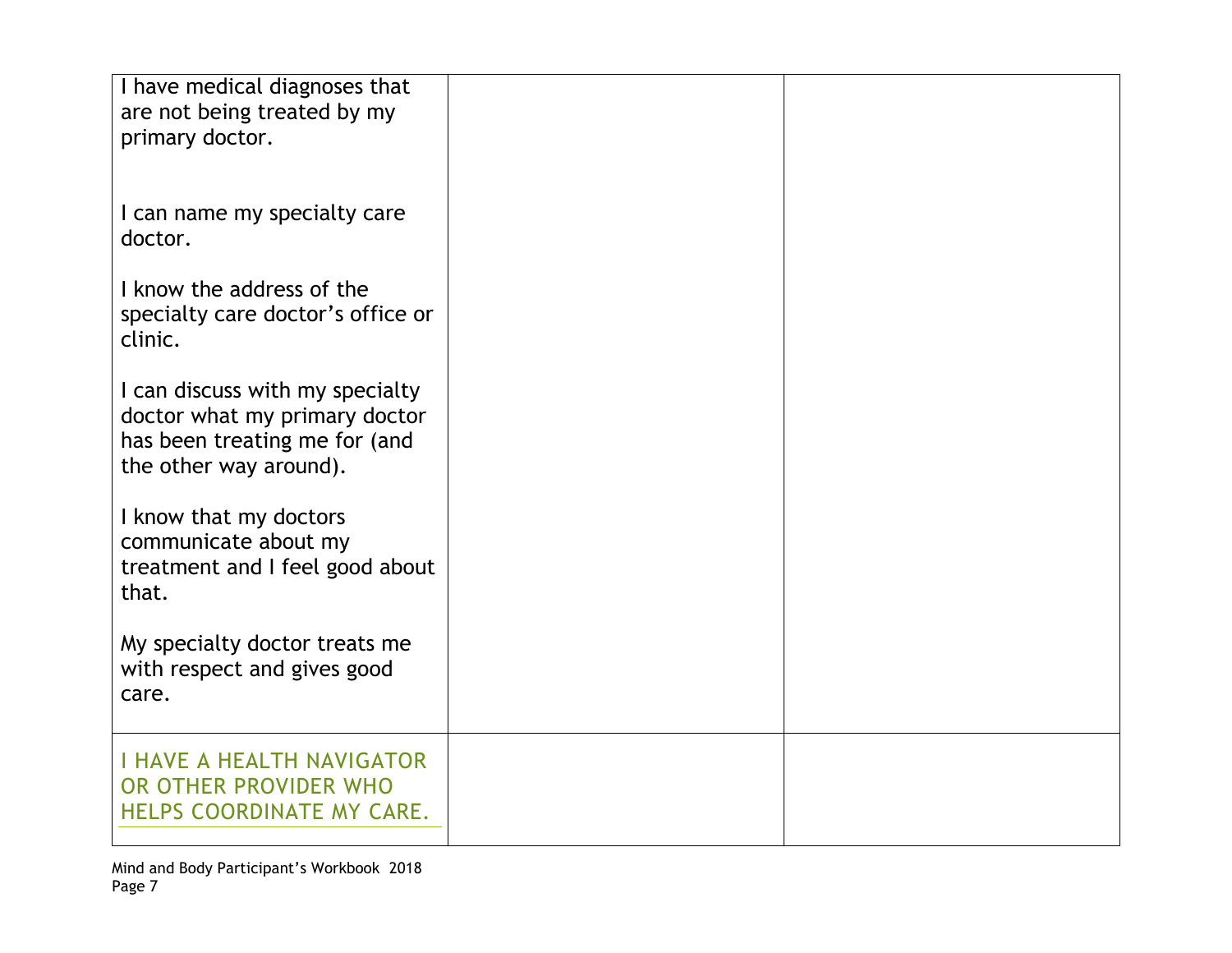| I am part of a health home.                                                                                                           |  |
|---------------------------------------------------------------------------------------------------------------------------------------|--|
| I know the name of my care<br>coordinator (navigator).                                                                                |  |
| I know the diagnoses that make<br>me eligible for my health home.                                                                     |  |
| I feel confident that my care is<br>being coordinated so that I can<br>stay healthier and not go to the<br>hospital unless necessary. |  |
| I provide feedback (surveys) for<br>my health home.                                                                                   |  |
| I am happy with my care.                                                                                                              |  |
| <b>I HAVE OTHER HEALTH</b><br><b>CONCERNS</b>                                                                                         |  |
|                                                                                                                                       |  |
|                                                                                                                                       |  |
|                                                                                                                                       |  |
|                                                                                                                                       |  |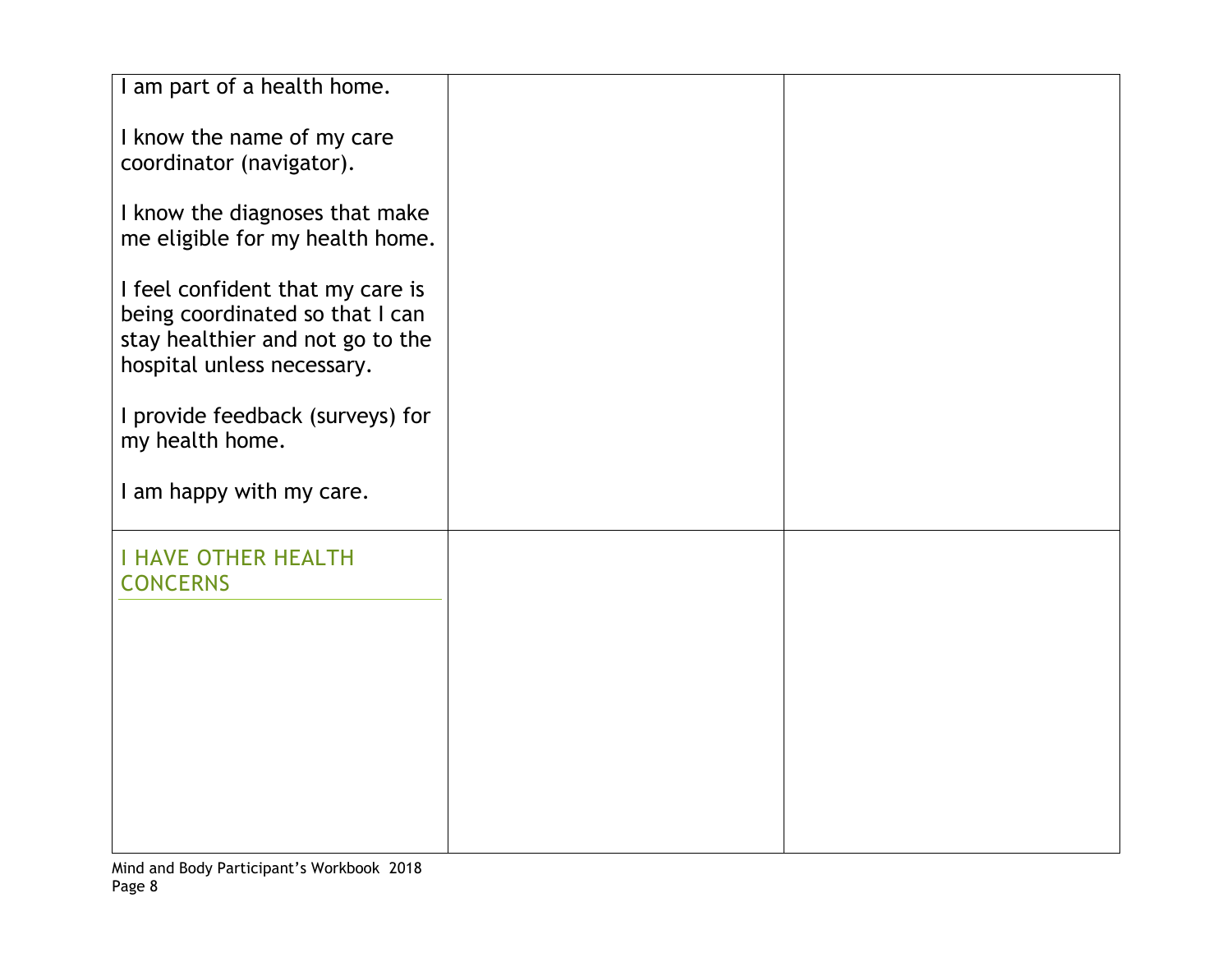\*\*\*\*\*\*\*\*\*\*\*\*\*\*\*\*\*\*\*\*\*\*\*\*\*\*\*\*\*\*\*\*\*\*\*\*\*\*\*\*\*\*\*\*\*\*\*\*\*

### SECTION TWO: OBSTACLES I MAY ENCOUNTER

In Section Two we will be exploring statements that may help to identify areas where you have questions or concerns or worries that can be a part of our plan for good health. Knowing what we have learned about the mind body connection these worries might get in the way of our health treatment or interrupt the quality of our care. Read the statements and notice if they sound familiar to you making note of the ones you would like to do something with. Say what it is you hope to do or learn and then work with a partner or group to practice saying what you want to say or doing what you would like to do to be ready to make a plan in Section 4.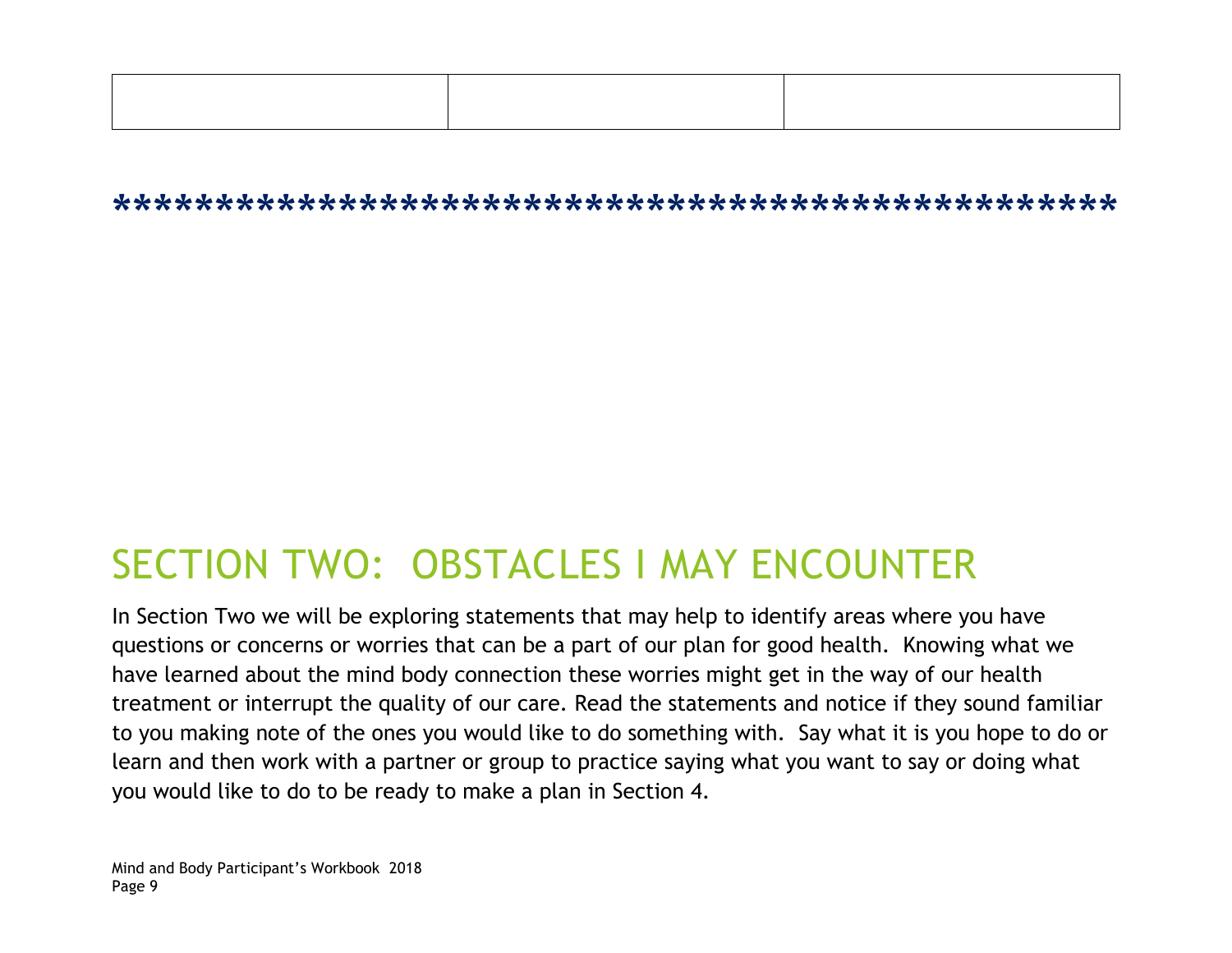| <b>STATEMENTS</b>                                                                                                                          | What I want to learn / do? | What will it sound like when I |
|--------------------------------------------------------------------------------------------------------------------------------------------|----------------------------|--------------------------------|
|                                                                                                                                            | Name it                    | do it? Say it out loud.        |
| <b>I KNOW HOW TO CHALLENGE</b><br>A DECISION BY MY INSURANCE<br><b>FOR COVERAGE OF A</b><br><b>HEALTHCARE VISIT OR</b><br><b>PROCEDURE</b> |                            |                                |
| I have had a visit or procedure<br>refused by my insurance.                                                                                |                            |                                |
| I learned about the refused<br>payment by mail/phone<br>call/electronic message.                                                           |                            |                                |
| I asked my doctor to resubmit<br>the bill.                                                                                                 |                            |                                |
| I contacted my insurance to<br>speak with a customer service<br>representative.                                                            |                            |                                |
| I protested the refusal in a<br>letter/phone call/electronic<br>message.                                                                   |                            |                                |
| I felt confident that I advocated<br>for myself effectively.                                                                               |                            |                                |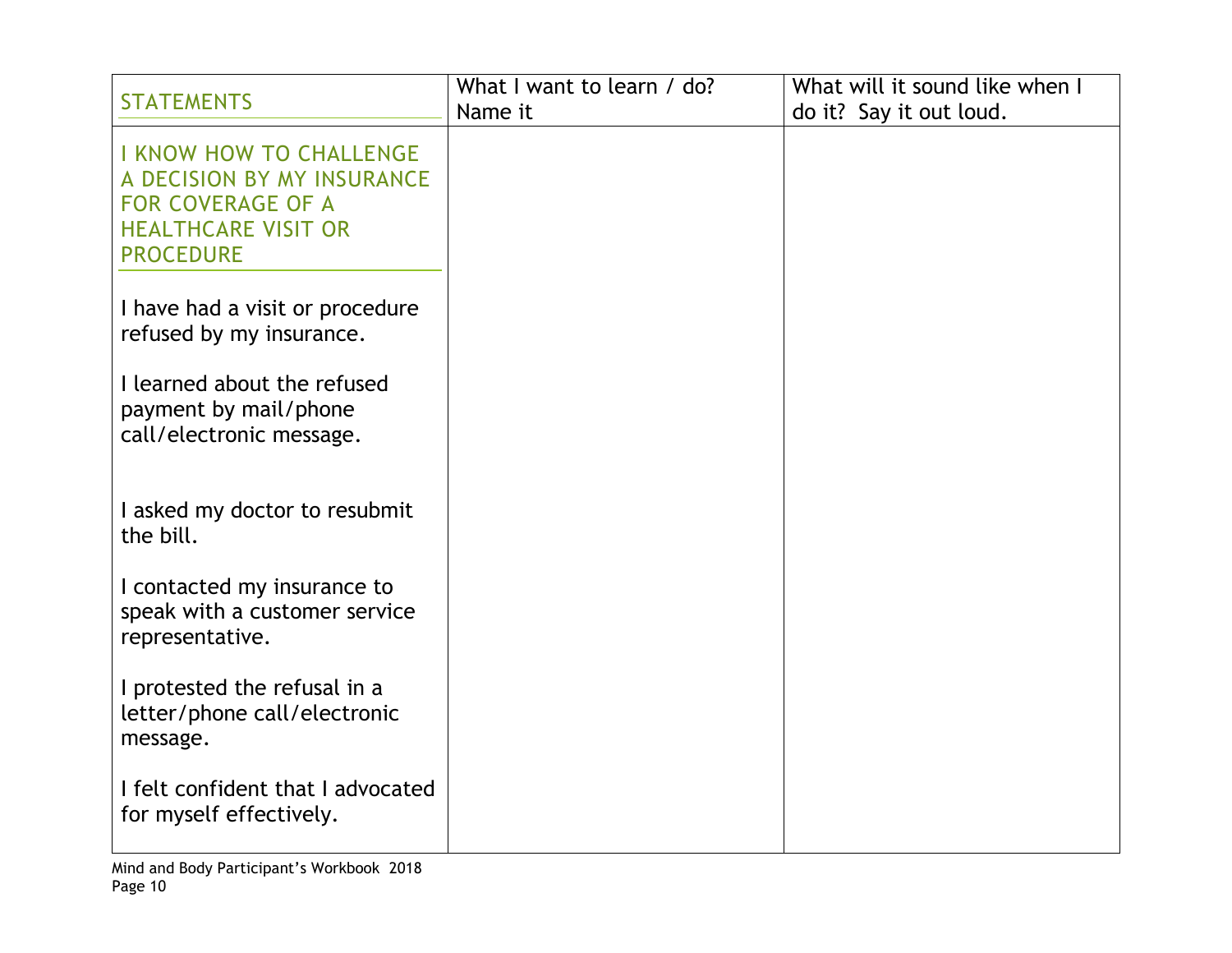| I felt certain I spoke to people<br>who were the right people to<br>help me.                       |  |
|----------------------------------------------------------------------------------------------------|--|
| I have never done this process<br>and want to learn how.                                           |  |
| I have never done this process<br>and felt now that I could have.                                  |  |
| I CAN NEGOTIATE AN<br><b>APPOINTMENT AT A TIME</b><br>THAT IS CONVENIENT FOR ME<br>FOR HEALTHCARE. |  |
| I have scheduled an<br>appointment with my<br>healthcare provider.                                 |  |
| I have re-scheduled an<br>appointment because of a<br>conflict on my calendar.                     |  |
| I have asked for a specific<br>appointment time or day with<br>my provider.                        |  |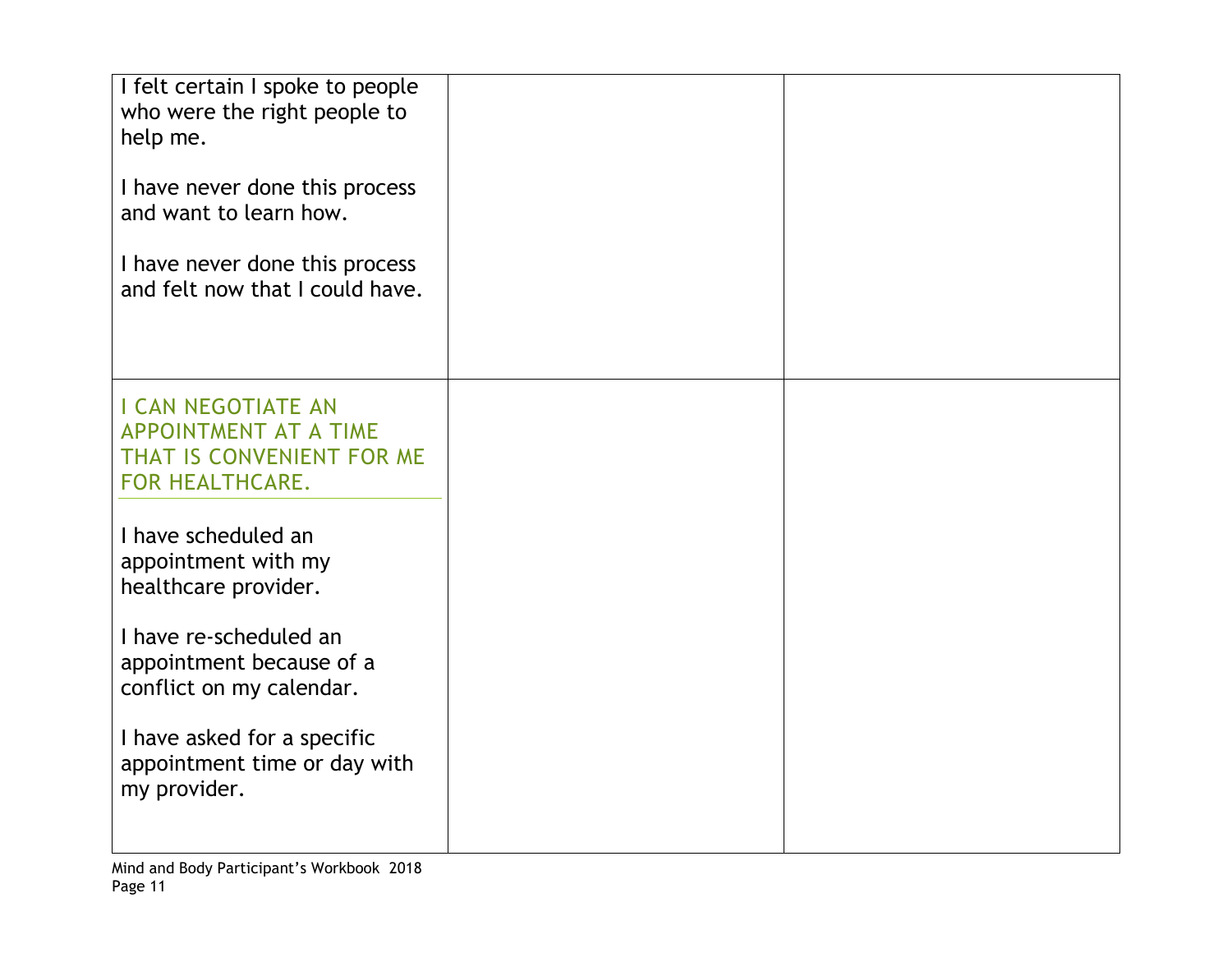| I have taken an appointment<br>time offered even though it<br>would interfere with another<br>appointment.                               |  |
|------------------------------------------------------------------------------------------------------------------------------------------|--|
| I decided that one appointment<br>was more important than<br>another and used that decision<br>to arrange or re-arrange<br>appointments. |  |
| I scheduled appointments so<br>that information would be<br>available from one doctor to<br>another.                                     |  |
| <b>I CAN ASK MY PROVIDER</b><br><b>QUESTIONS TO BETTER</b><br>UNDERSTAND THE TREATMENT<br>THAT IS BEING PROVIDED                         |  |
| I have an everyday-language<br>description of the health<br>concerns I am being treated for.                                             |  |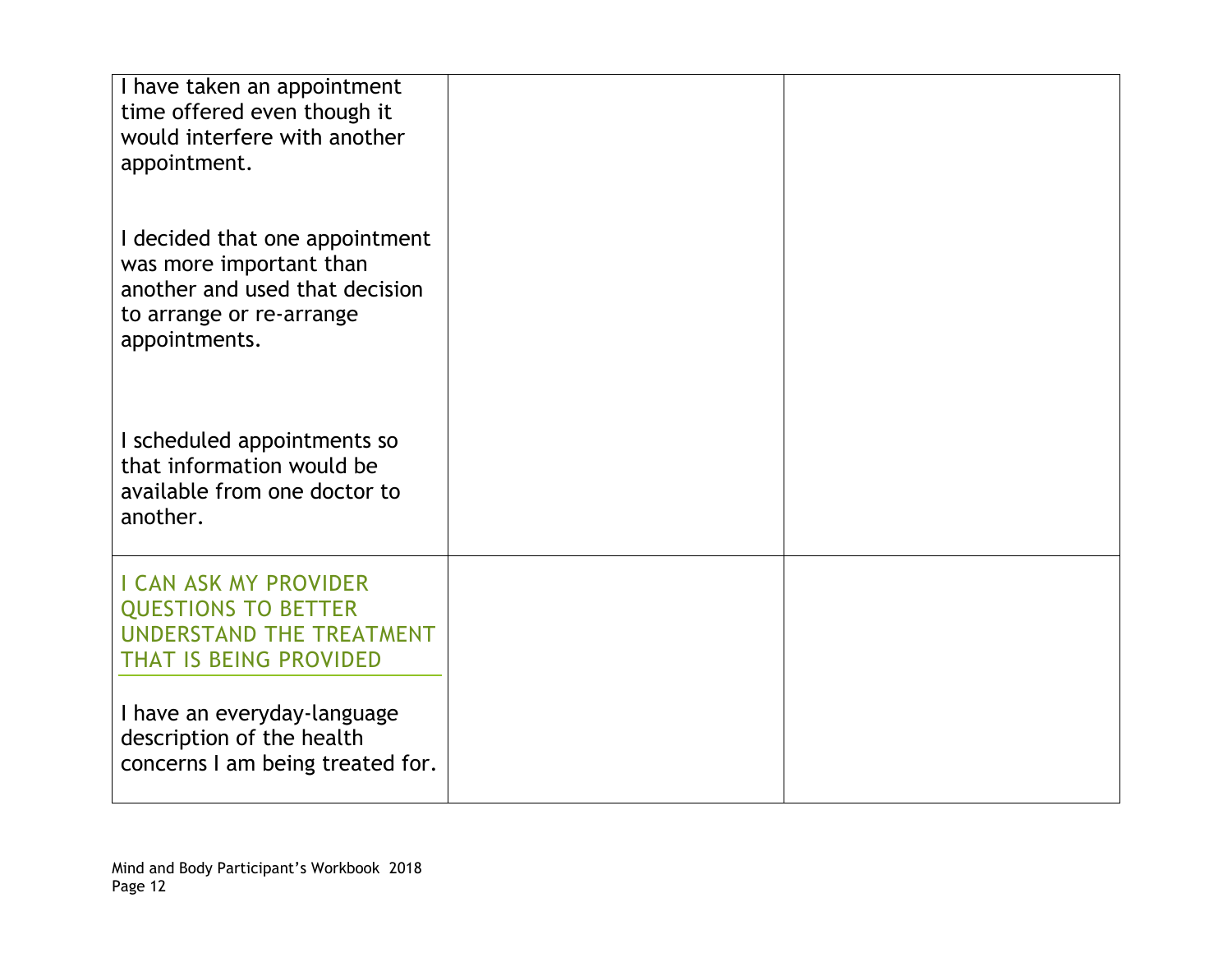| I have looked up an article or a<br>website to understand my<br>diagnosis and treatment.                                         |  |
|----------------------------------------------------------------------------------------------------------------------------------|--|
| I know how to begin a question<br>with my healthcare provider.<br>I know when to ask my<br>questions during a doctor's<br>visit. |  |
| I prepare my questions for my<br>doctor before my healthcare<br>appointments.                                                    |  |
| I have someone go with me to<br>appointments so that I<br>remember to ask my questions.                                          |  |
| I don't understand my health<br>diagnosis and I don't understand<br>how the treatment is supposed<br>to work.                    |  |
| My doctor explained my health<br>concern to me but did not make<br>it understandable.                                            |  |
| My doctor does not have time to<br>talk with me at appointments.<br>Mind and Body Participant's Workbook 2018                    |  |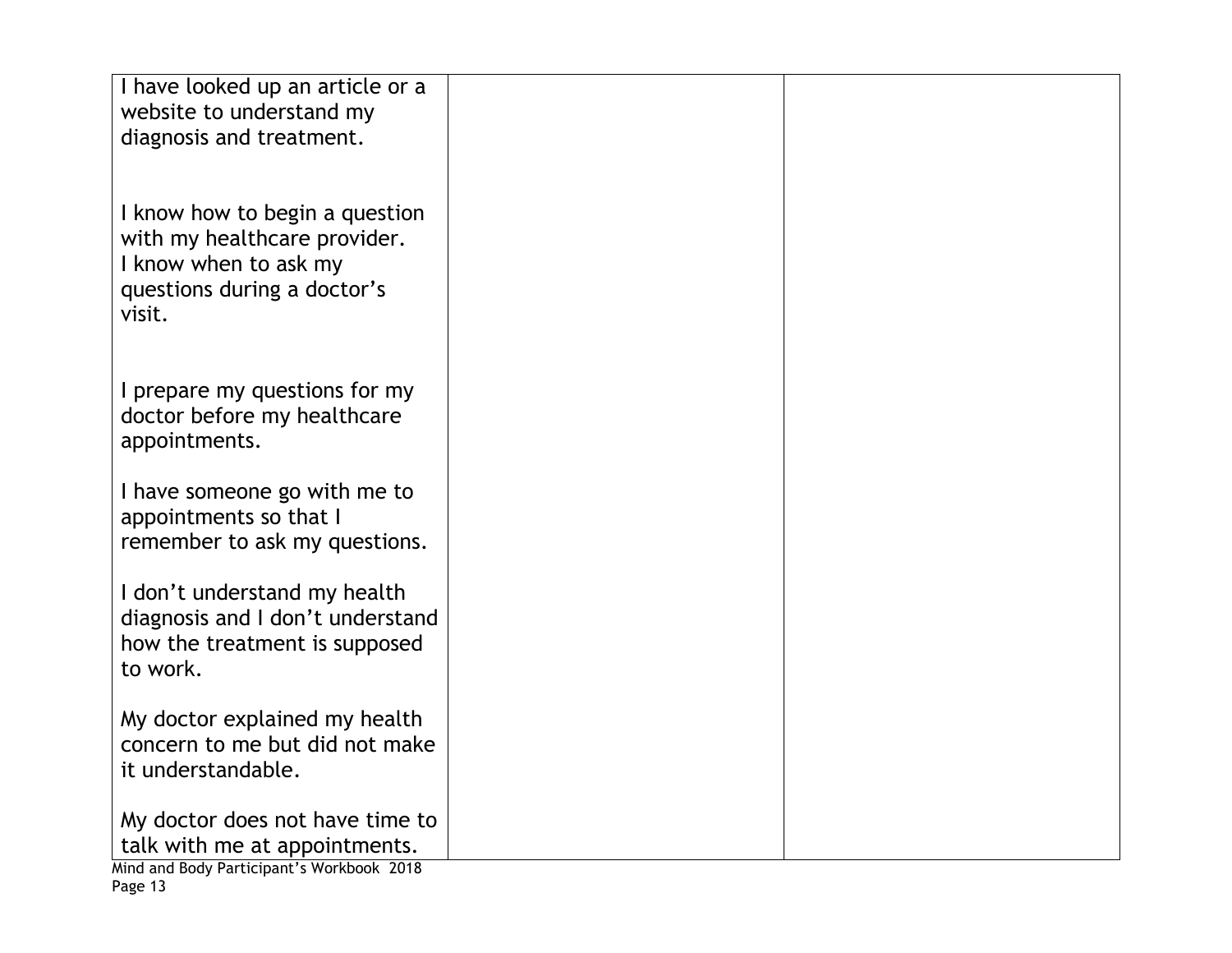| My doctor asks me each visit if I<br>have any questions.                                                              |  |
|-----------------------------------------------------------------------------------------------------------------------|--|
| <b>I CAN ASK MY PROVIDER</b><br><b>QUESTIONS TO UNDERSTAND</b><br>THE RISKS AND BENEFITS OF<br>THE TREATMENT          |  |
| I understand that all medical<br>care can have positive and<br>negative effects on my health<br>(benefits and risks). |  |
| I know that there are one or<br>more than one option for<br>treatment of any illnesses that I<br>might have.          |  |
| My doctor is aware of other<br>treatment options that we<br>might discuss and choose for my<br>treatment.             |  |
| I know how to do a risk/benefit<br>review of the side-effects of the<br>treatment I am receiving from<br>my doctor.   |  |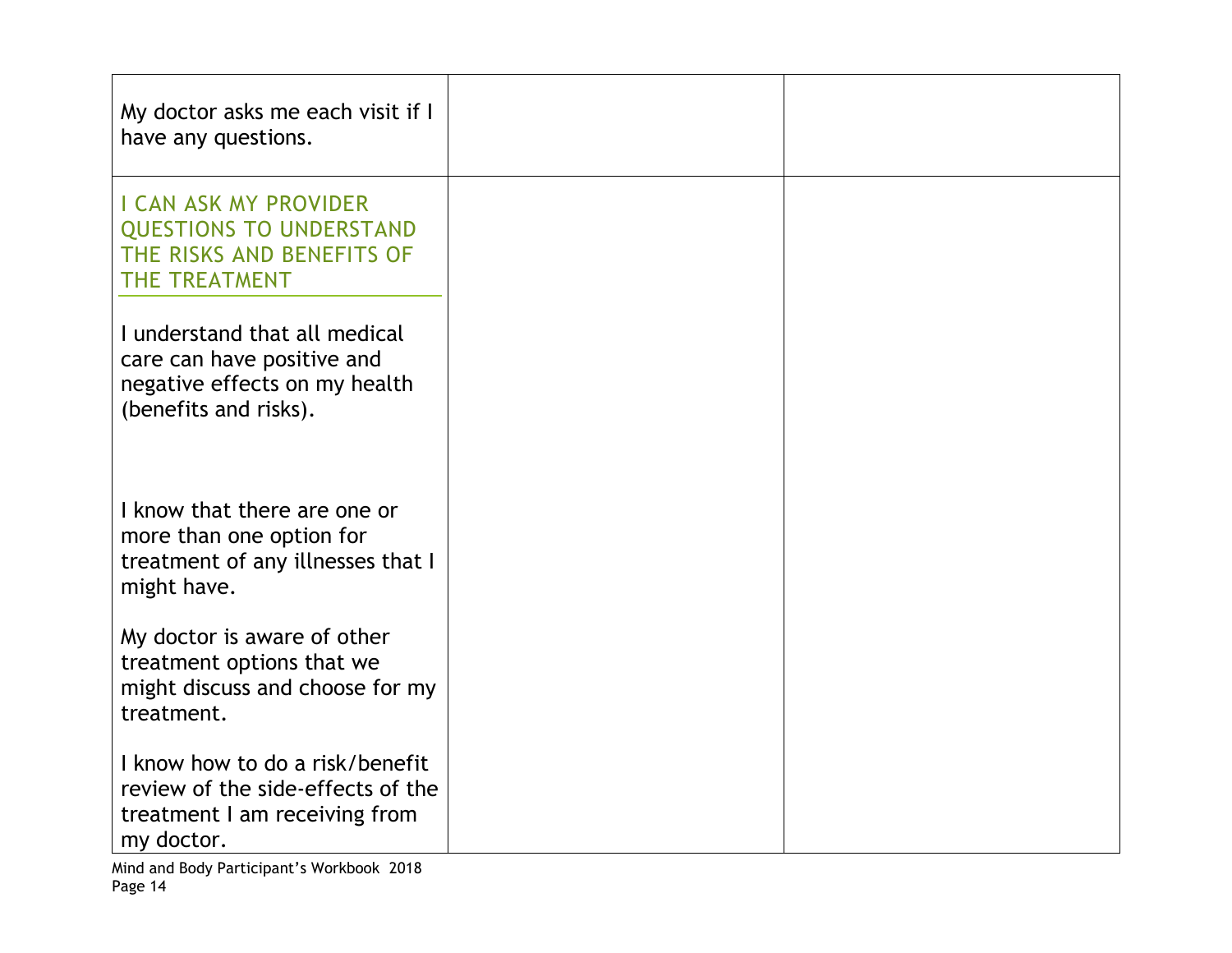| I can use my review to make<br>decisions about what kind of<br>treatment to agree to receive.<br>My doctor engages me in making<br>health care decisions.<br>My doctor prescribes the |  |
|---------------------------------------------------------------------------------------------------------------------------------------------------------------------------------------|--|
| treatment that is best for my<br>health concerns.                                                                                                                                     |  |
| I feel confident I can ask a<br>question about my treatment.                                                                                                                          |  |
| I feel confident that I will<br>understand the doctor's answer<br>to my questions about risks and<br>benefits.                                                                        |  |
| My doctor wants me to be<br>comfortable with the treatment<br>provided.                                                                                                               |  |
| <b>I CAN ASK ANOTHER PROVIDER</b><br><b>FOR A SECOND OPINION</b>                                                                                                                      |  |
| <b>ABOUT A PROCEDURE THAT IS</b><br><b>BEING RECOMMENDED.</b>                                                                                                                         |  |
| I know that I can ask for<br>another doctor's opinion                                                                                                                                 |  |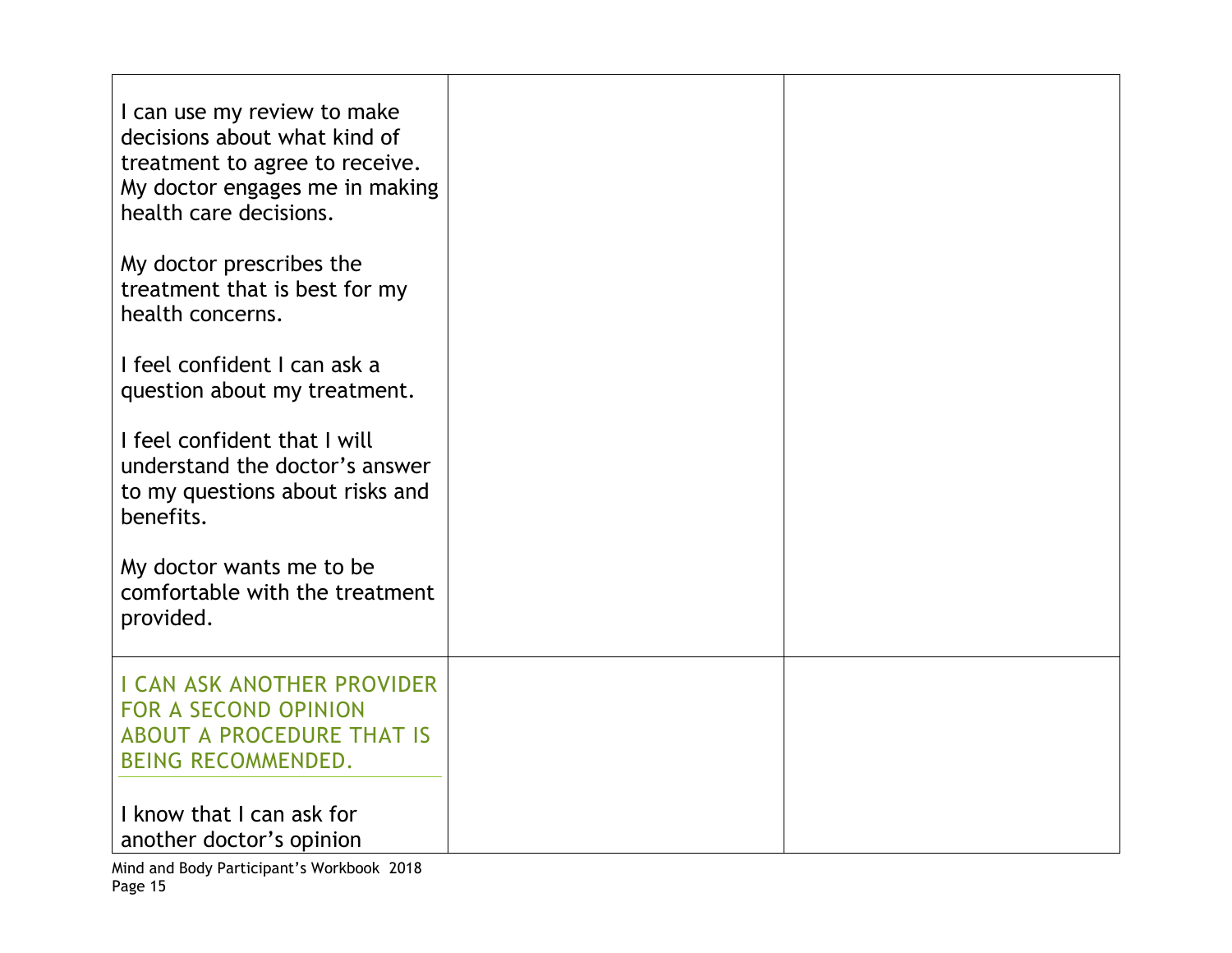| regarding any treatment I am<br>receiving for my healthcare.                                                                                 |  |
|----------------------------------------------------------------------------------------------------------------------------------------------|--|
| I know how to identify another<br>doctor to see for this second<br>opinion.                                                                  |  |
| I have asked my doctor to<br>arrange a second opinion for my<br>treatment.                                                                   |  |
| I have arranged to see a doctor<br>through my insurance/benefit<br>manager for a second opinion.                                             |  |
| I have thought I should have a<br>second opinion but not sought<br>one.                                                                      |  |
| I had a second opinion and the<br>two doctors agreed about what<br>was happening with me.                                                    |  |
| I had a second opinion and the<br>two doctors disagreed about<br>what is happening with me.                                                  |  |
| I know how to use my second<br>opinion to plan treatment with<br>my doctor (or the new doctor).<br>Mind and Pody Participant's Workhook 2019 |  |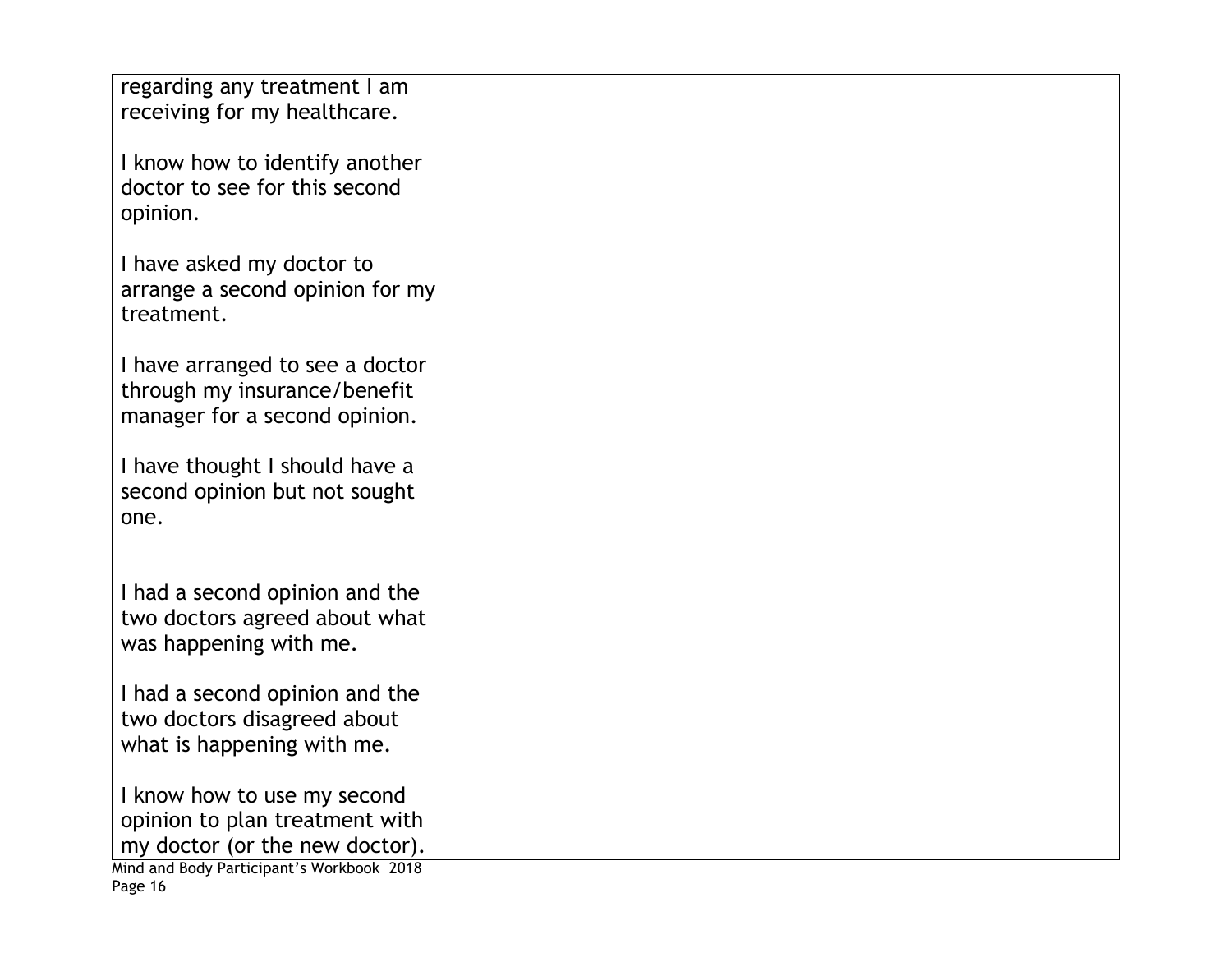| I KNOW MY MEDICATIONS AND<br><b>WHAT THEY ARE INTENDED TO</b><br>TREAT.                                                                         |  |
|-------------------------------------------------------------------------------------------------------------------------------------------------|--|
| I know the names, dosages and<br>frequencies of taking my<br>medications.                                                                       |  |
| I have reviewed my medications<br>with my healthcare providers to<br>check for negative interactions<br>between all of the medicines I<br>take. |  |
| I understand that some<br>medicines require I abstain from<br>specific foods or experiences<br>(sunlight, grapefruit etc.).                     |  |
| I know what conditions the<br>medications I have been<br>prescribed are designed to<br>treat.                                                   |  |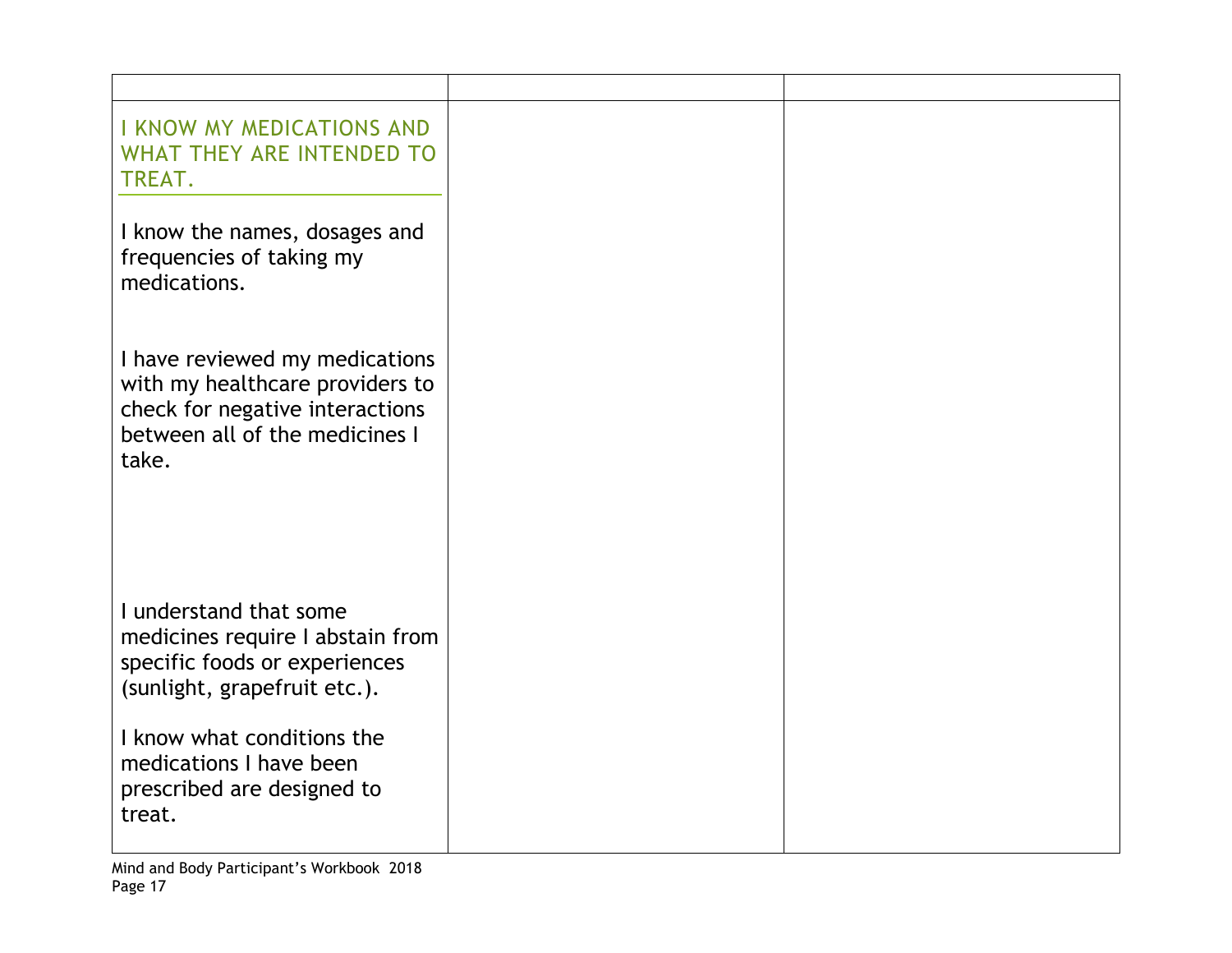| I take my medication every day<br>on time.                                                                                        |  |
|-----------------------------------------------------------------------------------------------------------------------------------|--|
| I struggle to take my medication<br>on a schedule.                                                                                |  |
| I don't know if my medicine<br>works together because more<br>than one doctor has been<br>involved in prescribing what I<br>take. |  |
| I am confident that the<br>medicines I am taking are right<br>for my condition.                                                   |  |
| I am concerned that one or<br>more of my medications are not<br>working as they should.                                           |  |
| I want to talk with my doctor<br>about changing medicines.                                                                        |  |
| I CAN DESCRIBE MY CURRENT<br><b>MEDICAL HEALTH IN A</b><br><b>MANNER THAT I UNDERSTAND</b><br>AND IS ACCURATE.                    |  |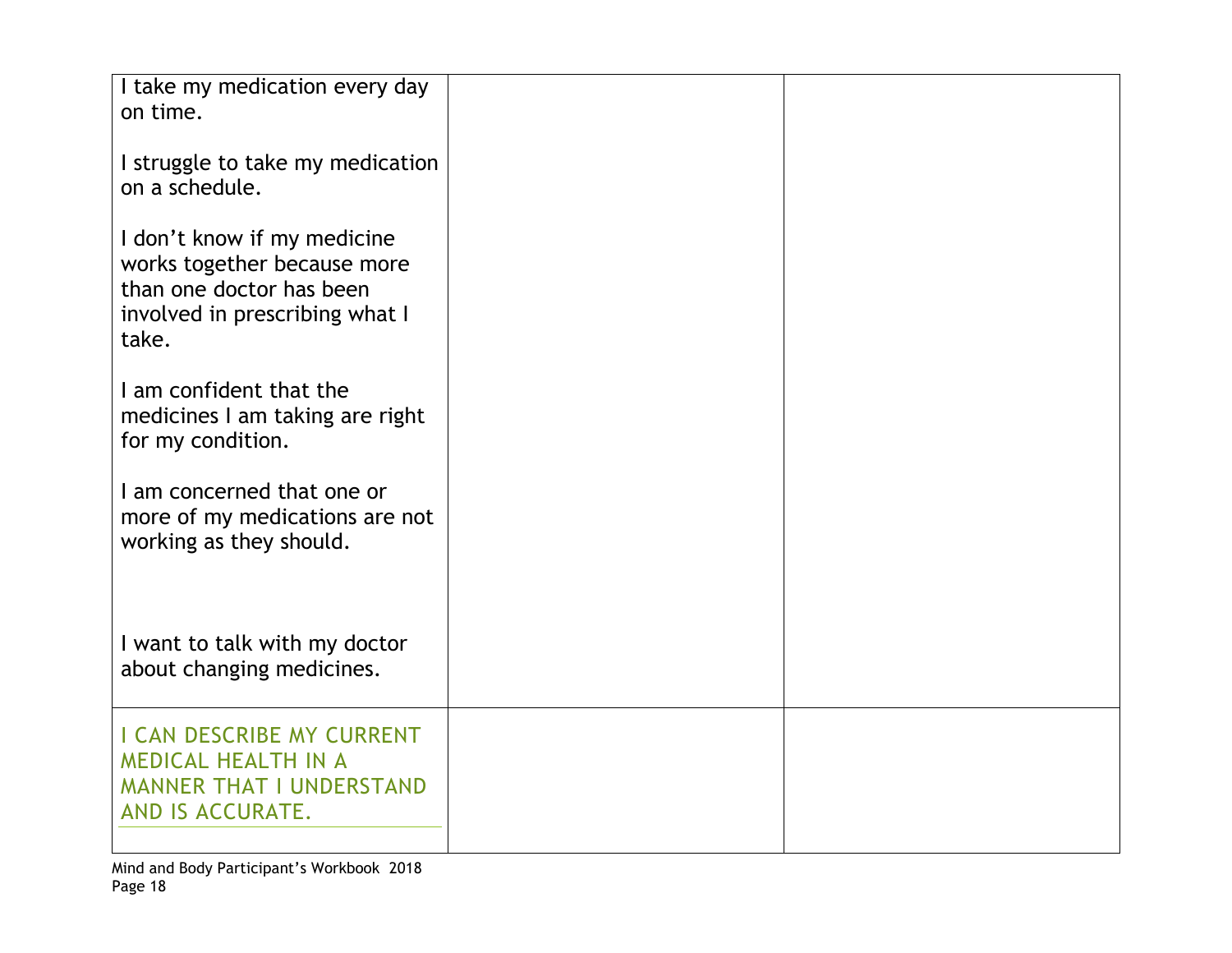| I know what my health<br>condition is and I can tell a<br>doctor, a nurse, or an office<br>support person what I am<br>feeling regarding my health. |  |
|-----------------------------------------------------------------------------------------------------------------------------------------------------|--|
| I am having trouble describing<br>my health concerns in words<br>that I understand.                                                                 |  |
| I am afraid to tell people what<br>is troubling me about my<br>health.                                                                              |  |
|                                                                                                                                                     |  |
| <b>I HAVE OTHER CONCERNS</b><br>THAT I WANT TO EXPLORE                                                                                              |  |
|                                                                                                                                                     |  |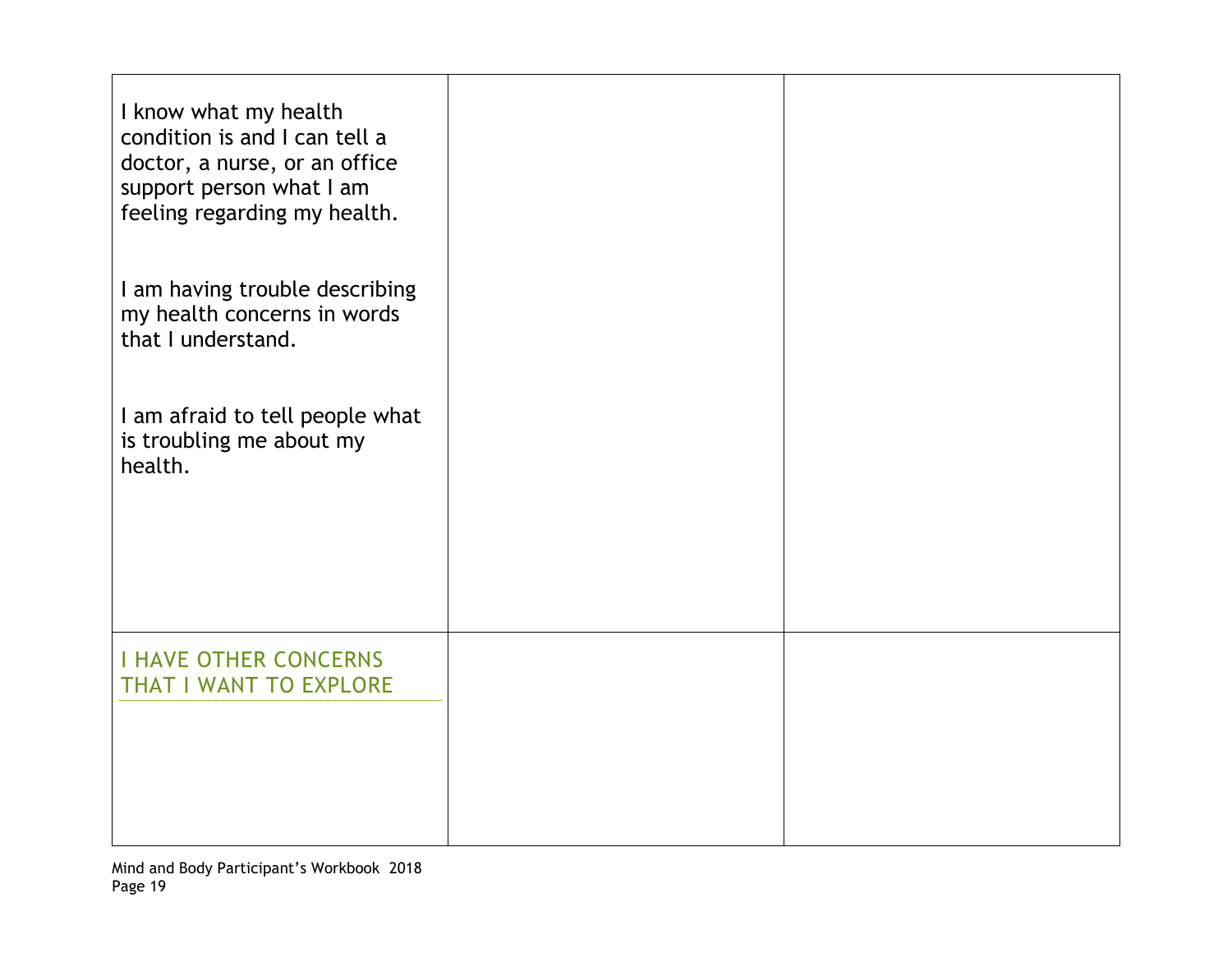\*\*\*\*\*\*\*\*\*\*\*\*\*\*\*\*\*\*\*\*\*\*\*\*\*\*\*\*\*\*\*\*\*\*\*\*\*\*\*\*\*\*\*\*\*\*\*\*\*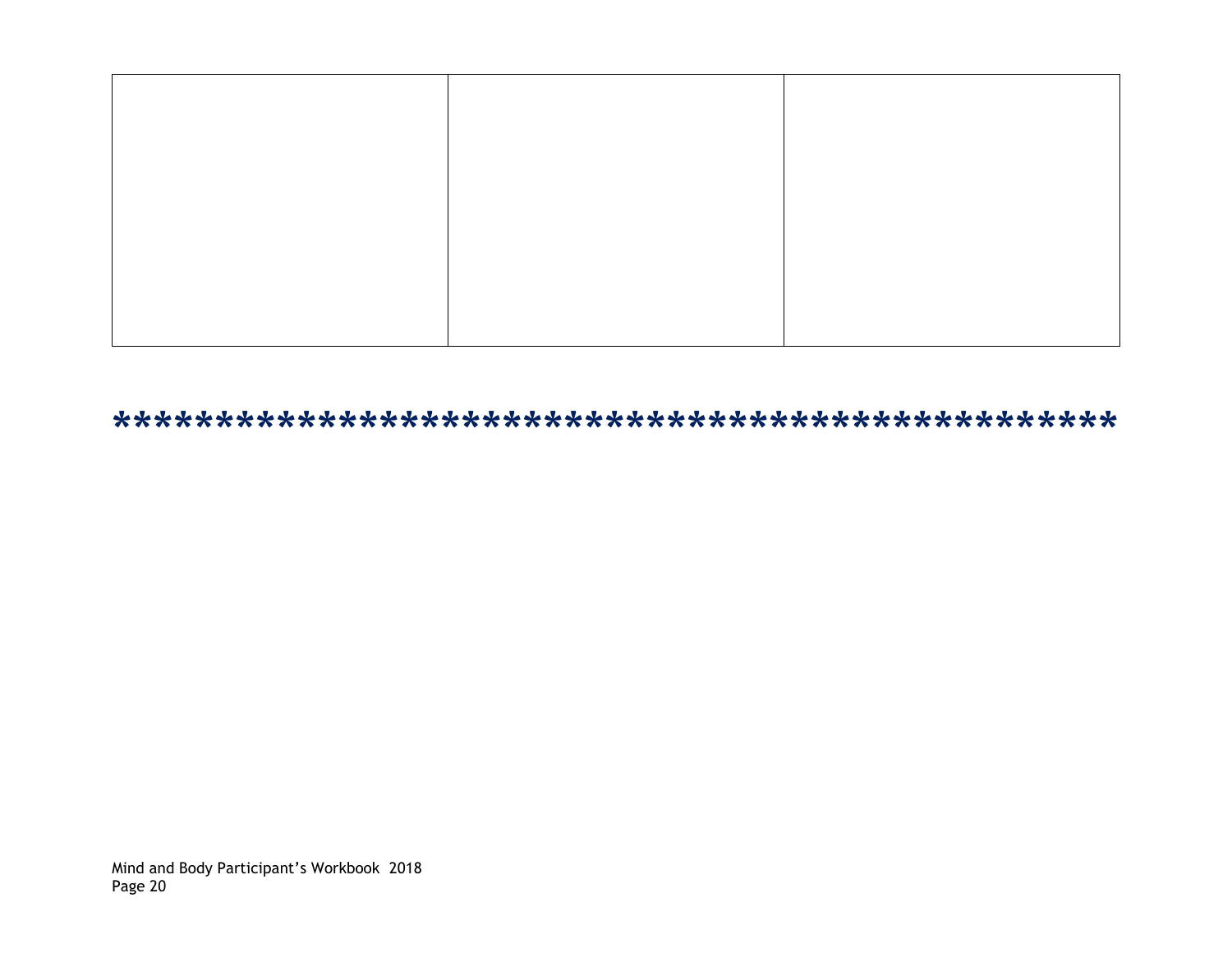## SECTION THREE: SOLUTIONS AND RESOURCES

Section 3 is about what we have already found or need to find in order to be able to do the things we have talked about in Section 2 and will use to make plans in Section 4. Fill in the boxes with your ideas and what you want to learn or find.



Words/pictures/websites/magazines

Are there resources or ideas you want to add to this box to be a part of your plan for Section 4?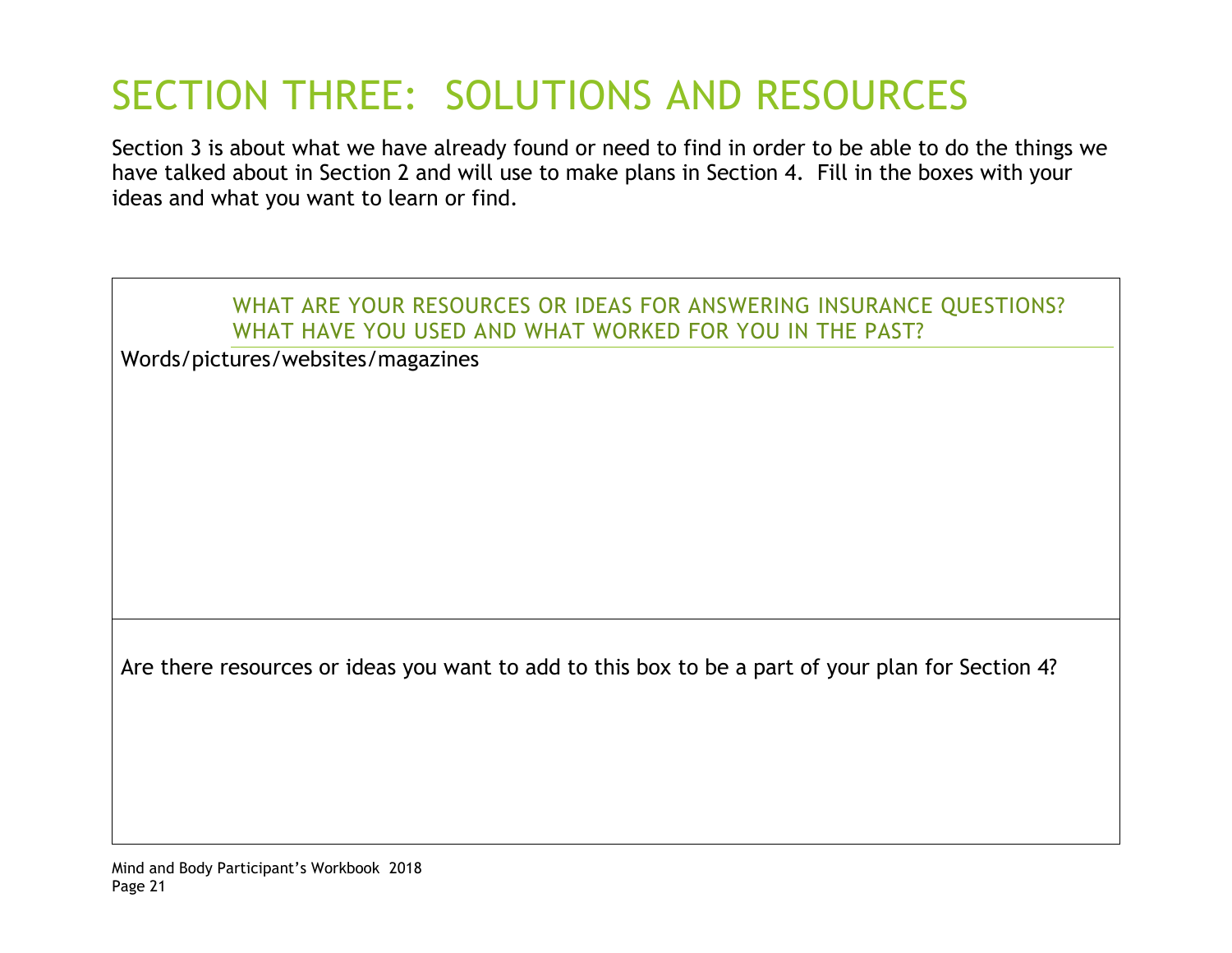DO YOU HAVE A SOURCE FOR INFORMATION ABOUT DOCTORS OR OTHER HEALTH CARE PROVIDERS THAT YOU LIKE TO USE OR THAT YOU HAVE FOUND USEFUL IN THE PAST? DO YOU KNOW OF A PLACE TO FIND "REVIEWS" OF DOCTORS IF THIS INTERESTS YOU? WHERE DO YOU FIND INFORMATION ABOUT MEDICINES OR TREATMENTS? HAVE YOU SEEN ARTICLES OR ADVERTISEMENTS ABOUT MEDICINES THAT INTEREST YOU? DO YOU HAVE A WAY TO EVALUATE WHAT YOU HAVE READ?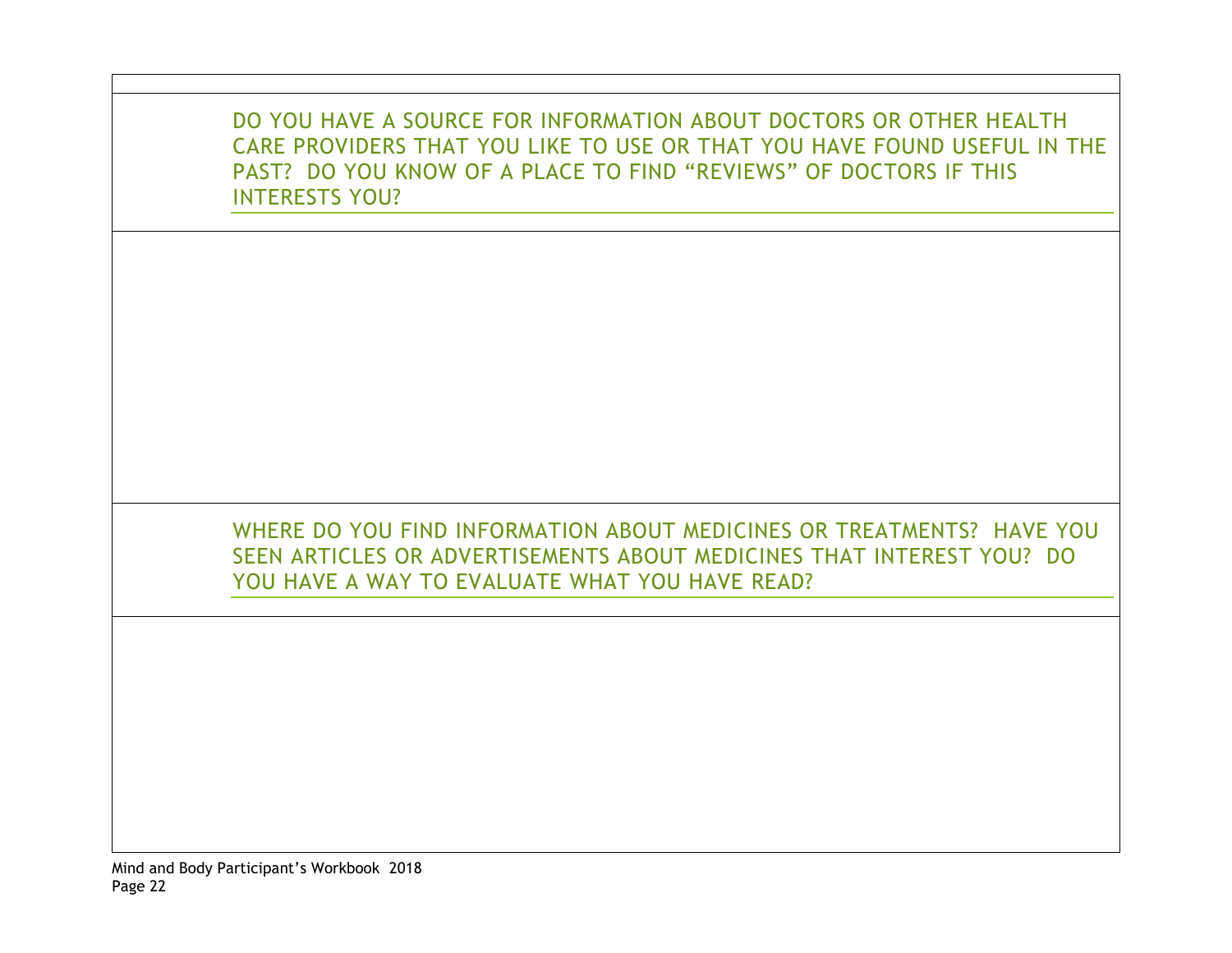HOW CAN YOU PREPARE TO TALK TO YOUR DOCTOR ABOUT YOUR TREATMENT OR DIAGNOSIS? WHAT QUESTIONS MIGHT YOU ASK? WHAT ARE THE CHALLENGES YOU ANTICIPATE TO HAVING THIS CONVERSATION?

#### DO YOU HAVE ADVICE OR CAUTIONS FOR YOUR GROUP MATES BASED ON WHAT THEY ARE THINKING TO EXPLORE?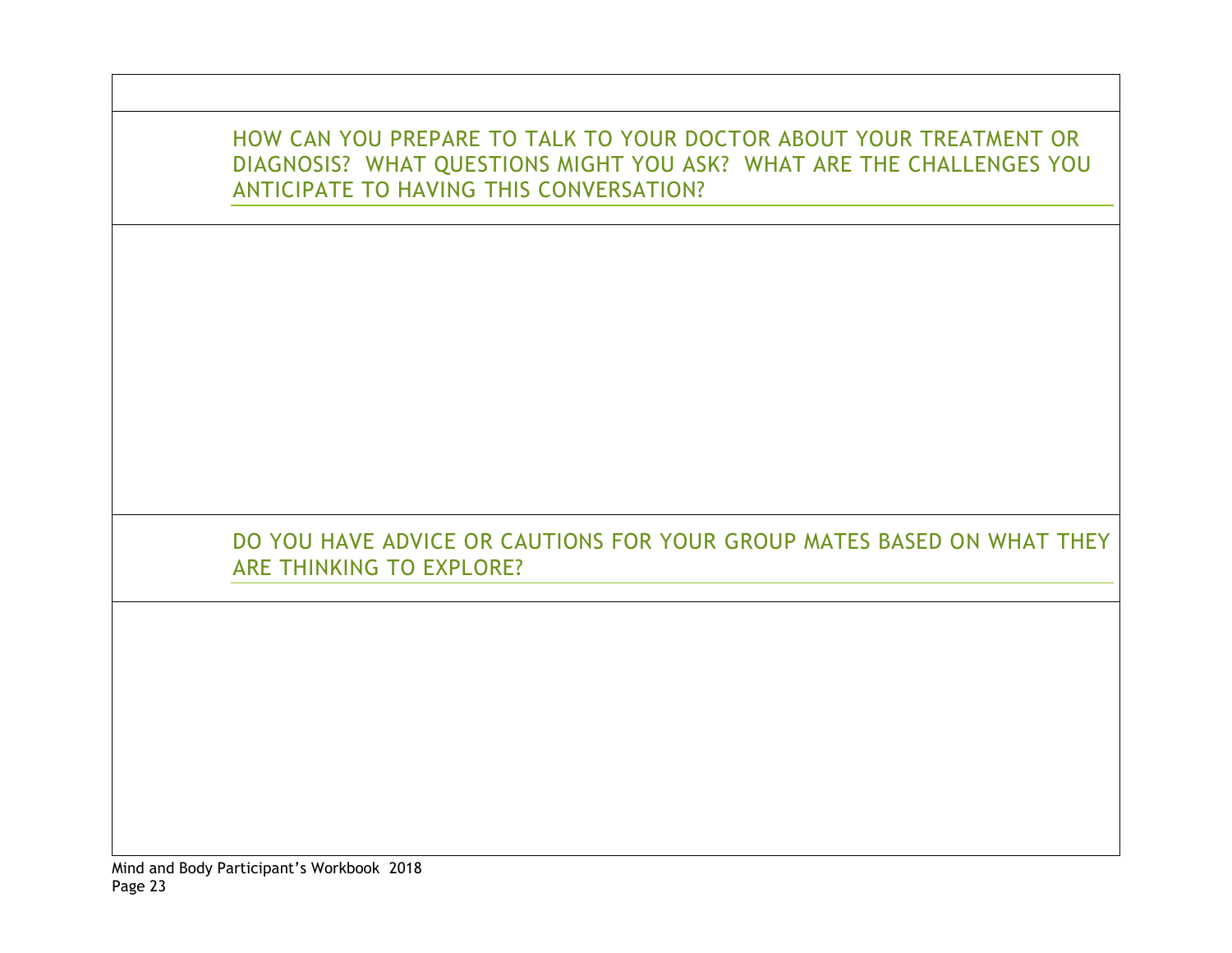

ANY OTHER IDEAS ABOUT WHAT YOU WOULD LIKE TO PLAN FOR GETTING READY FOR SECTION 4?

\*\*\*\*\*\*\*\*\*\*\*\*\*\*\*\*\*\*\*\*\*\*\*\*\*\*\*\*\*\*\*\*\*\*\*\*\*\*\*\*\*\*\*\*\*\*\*\*\*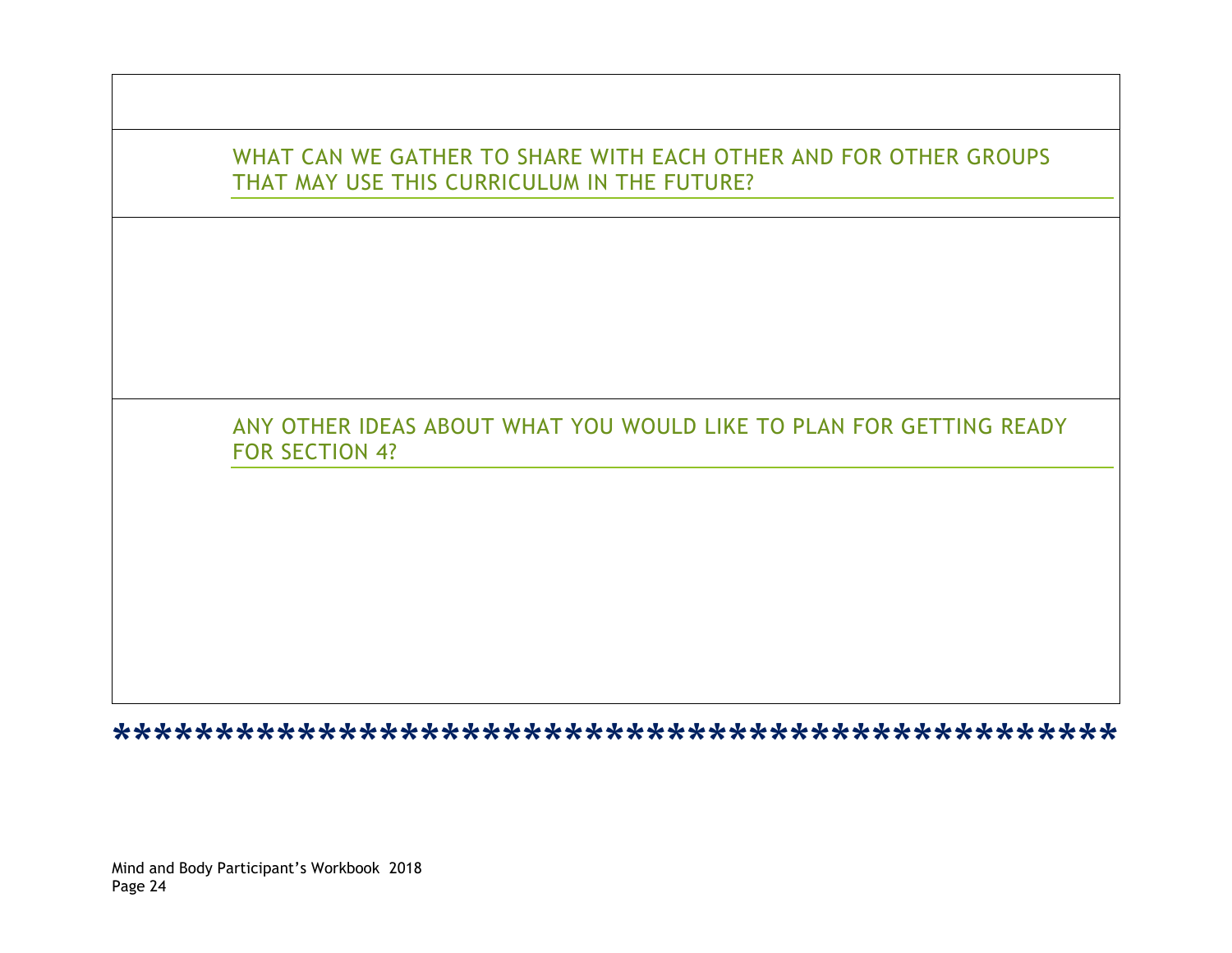## SECTION FOUR: MAKING A PLAN

Now it's time to take all of the work in the other three sections and use them to make a plan for your good health. You are going to need to think about what your answers were and what statements matched for you and to put those ideas into a plan that you will use to "take charge" of your health in a new and "healthy" way. Work with your groups to build plans that you want to do and fill them in the boxes using the framework provided. Be prepared to share your plan outloud with the group so you can practice and hear how it will sound as you do your plan. Start on the next page. Use as many boxes as you feel you need.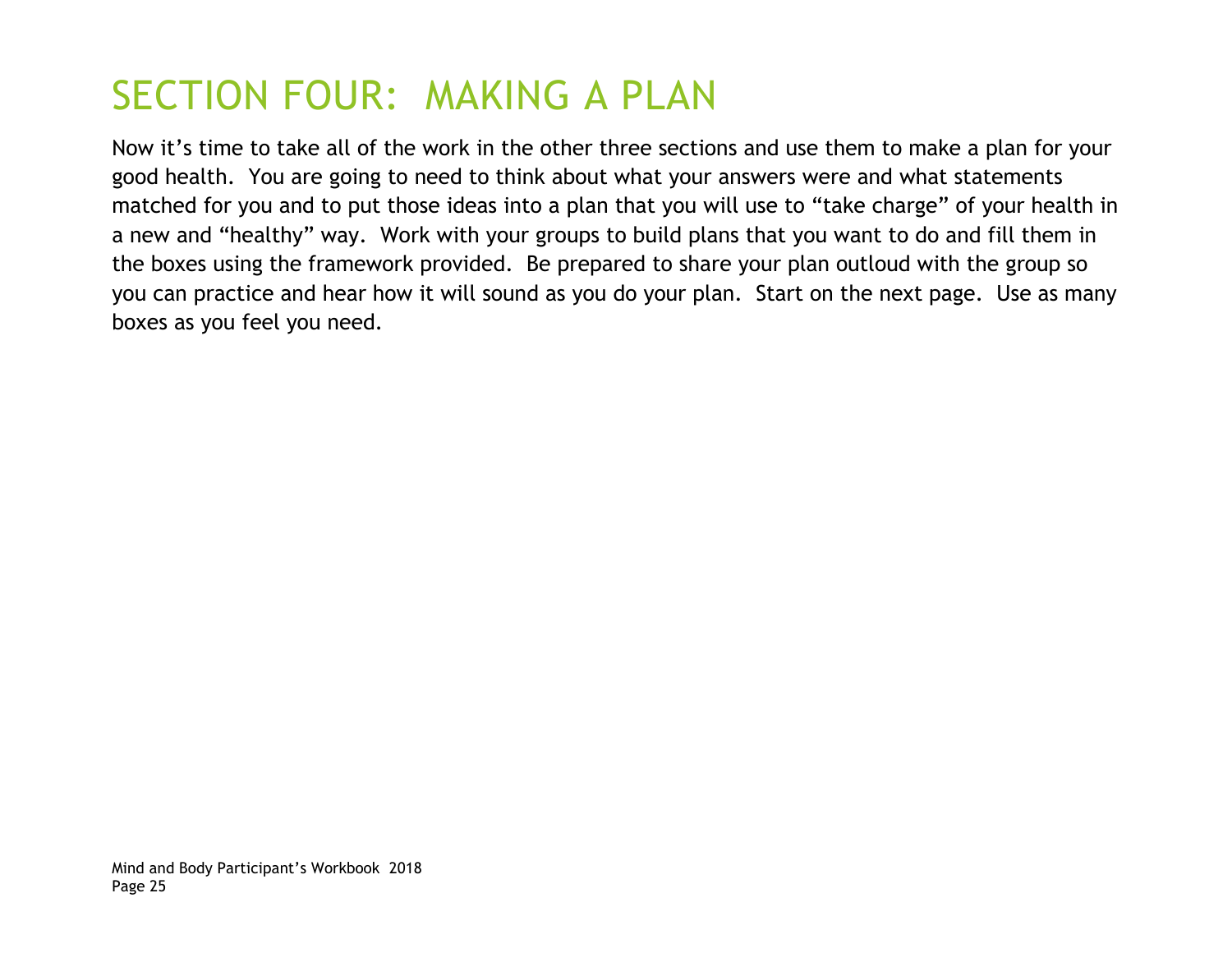|  |  |  |  | IN ORDER TO LIVE A HEALTHIER LIFESTYLE I COMMIT TO MAKING THE FOLLOWING CHANGE:                       |  |
|--|--|--|--|-------------------------------------------------------------------------------------------------------|--|
|  |  |  |  |                                                                                                       |  |
|  |  |  |  |                                                                                                       |  |
|  |  |  |  | I am committing to this change because I want to resolve the concern I identified in Sections 1 and 2 |  |

In order to be able to understand what I want to change and where and how to change I will use the resources and ideas that I noted in Section 3, which is/are:

I will know that I have made this change when I (name what you will know, feel or do when the change has been made):

of this workbook, which is: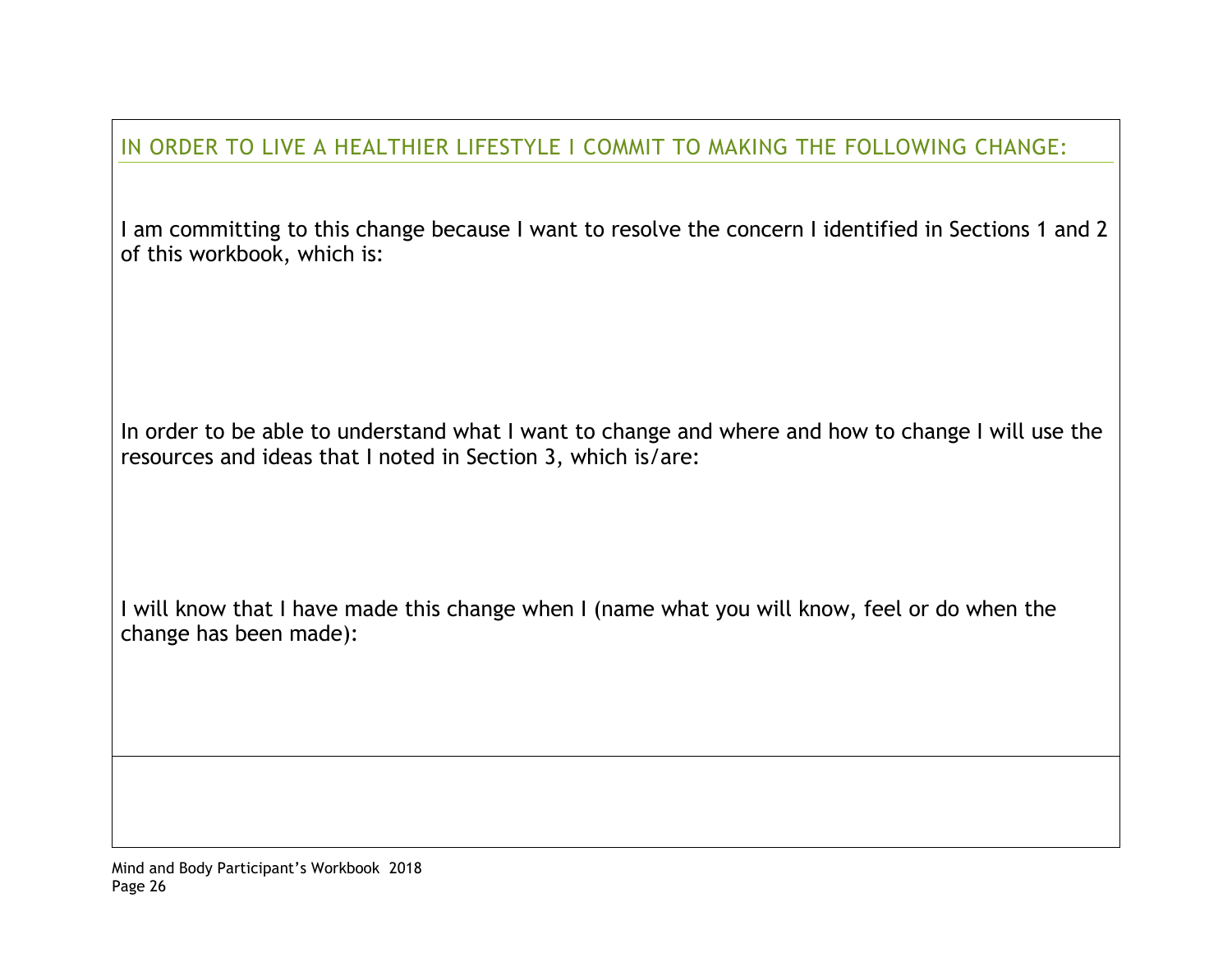| IN ORDER TO LIVE A HEALTHIER LIFESTYLE I COMMIT TO MAKING THE FOLLOWING CHANGE: |  |  |  |  |  |
|---------------------------------------------------------------------------------|--|--|--|--|--|
|---------------------------------------------------------------------------------|--|--|--|--|--|

I am committing to this change because I want to resolve the concern I identified in Sections 1 and 2 of this workbook, which is:

In order to be able to understand what I want to change and where and how to change I will use the resources and ideas that I noted in Section 3, which is/are:

I will know that I have made this change when I (name what you will know, feel or do when the change has been made):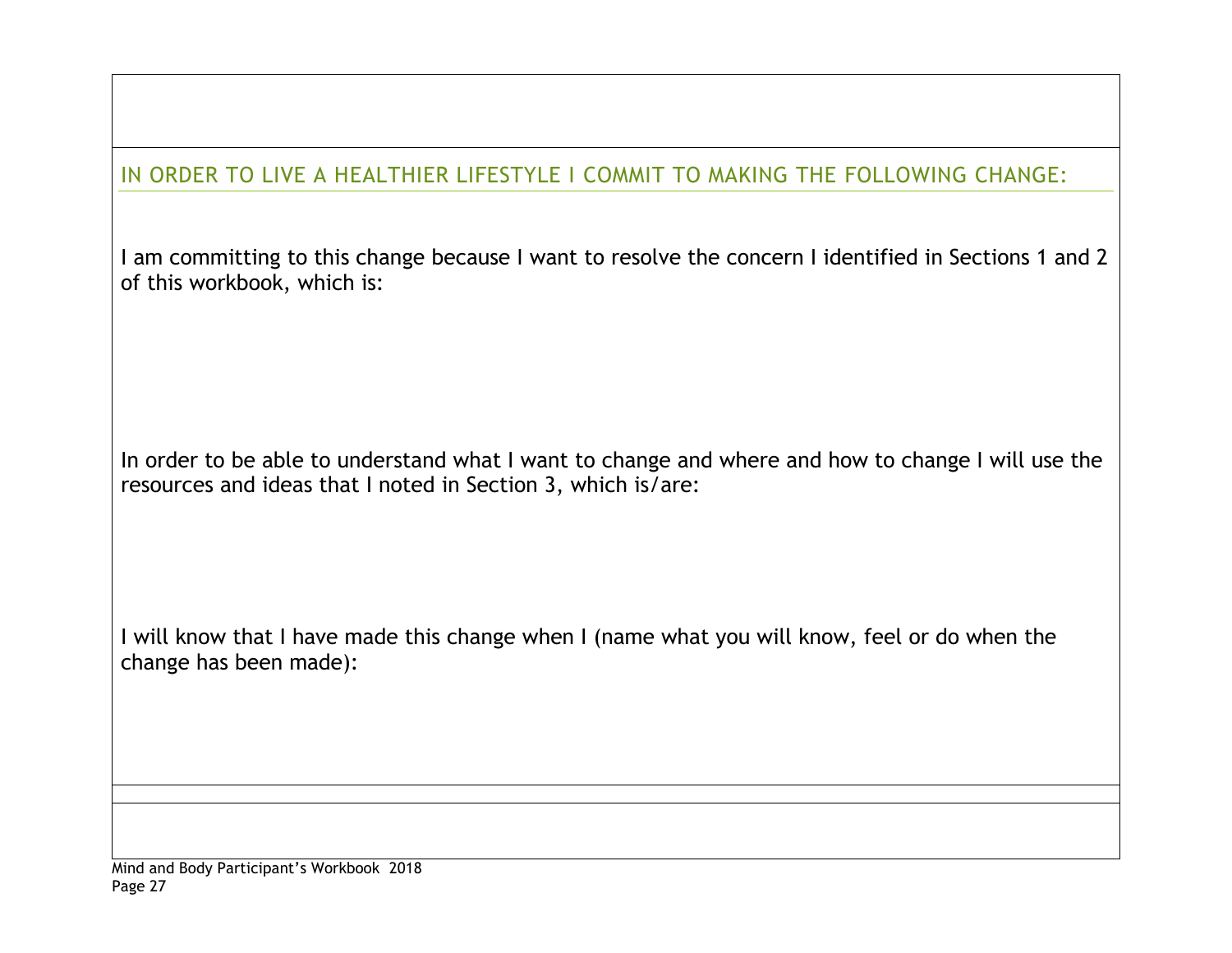### IN ORDER TO LIVE A HEALTHIER LIFESTYLE I COMMIT TO MAKING THE FOLLOWING CHANGE:

I am committing to this change because I want to resolve the concern I identified in Sections 1 and 2 of this workbook, which is:

In order to be able to understand what I want to change and where and how to change I will use the resources and ideas that I noted in Section 3, which is/are:

I will know that I have made this change when I (name what you will know, feel or do when the change has been made):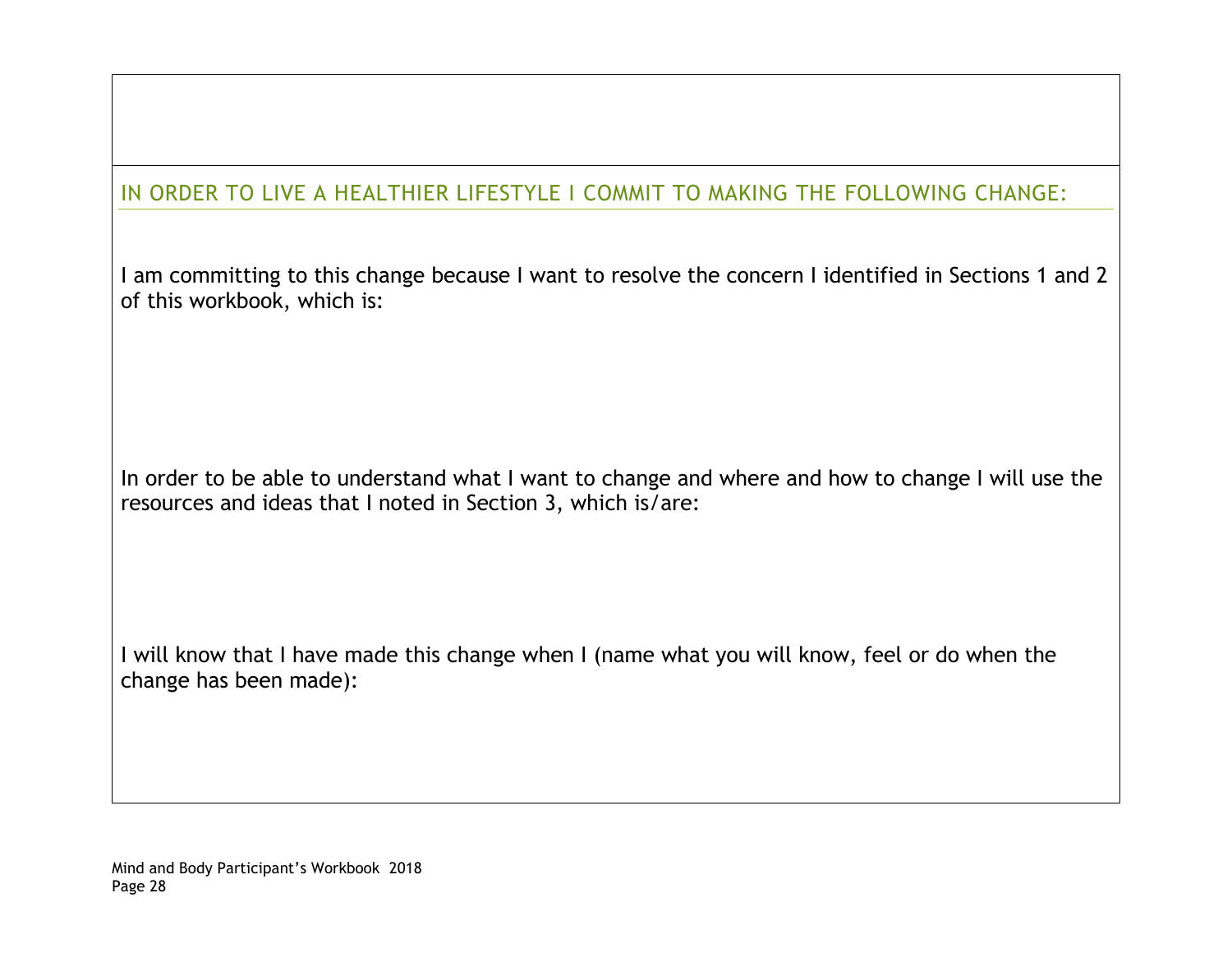### IN ORDER TO LIVE A HEALTHIER LIFESTYLE I COMMIT TO MAKING THE FOLLOWING CHANGE:

I am committing to this change because I want to resolve the concern I identified in Sections 1 and 2 of this workbook, which is:

In order to be able to understand what I want to change and where and how to change I will use the resources and ideas that I noted in Section 3, which is/are:

I will know that I have made this change when I (name what you will know, feel or do when the change has been made):